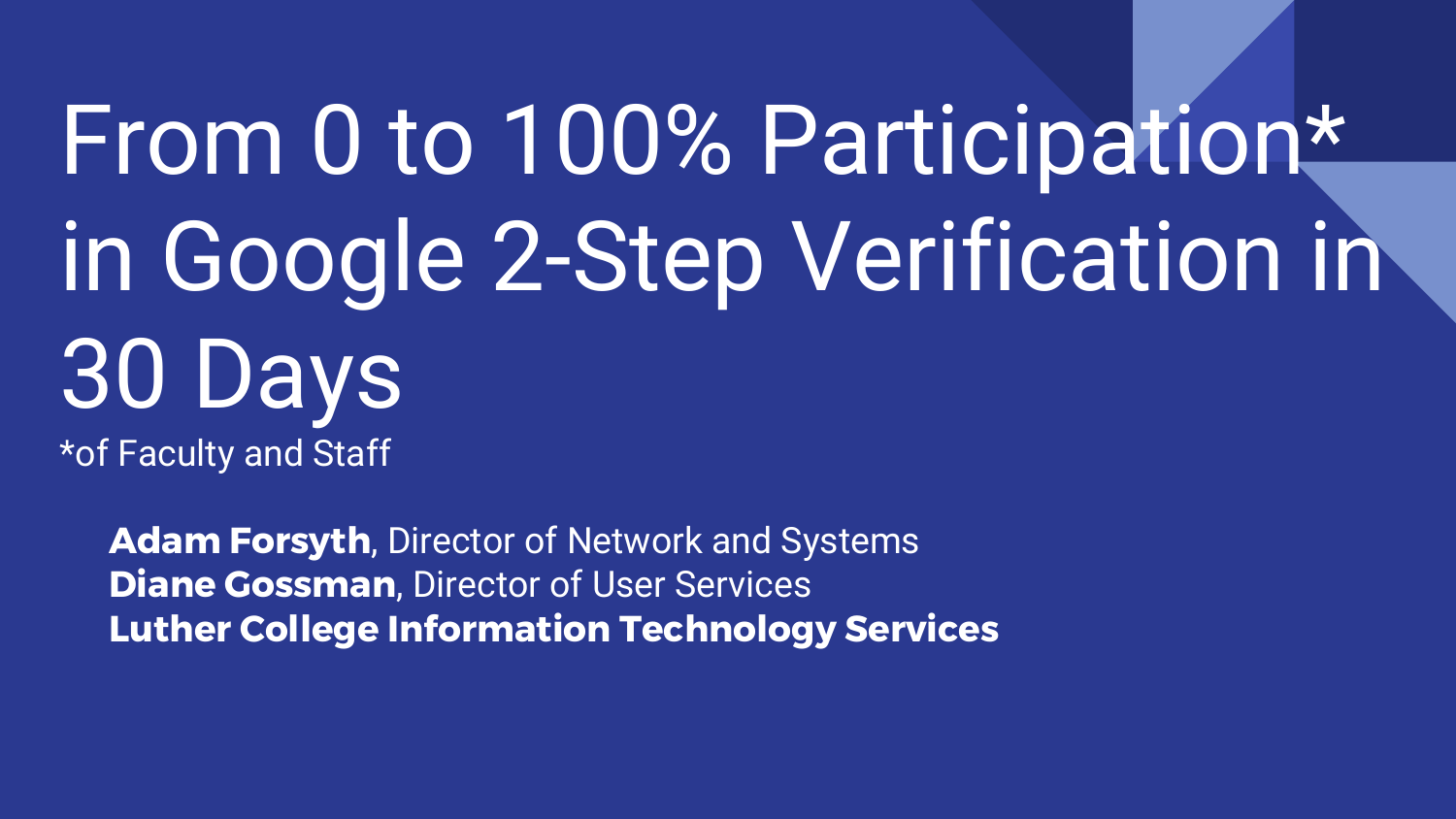#### **Our Email Environment**

- Google Apps for Education (Now G Suite For Education) users since 2008
- We allow Alumni to keep their accounts after graduation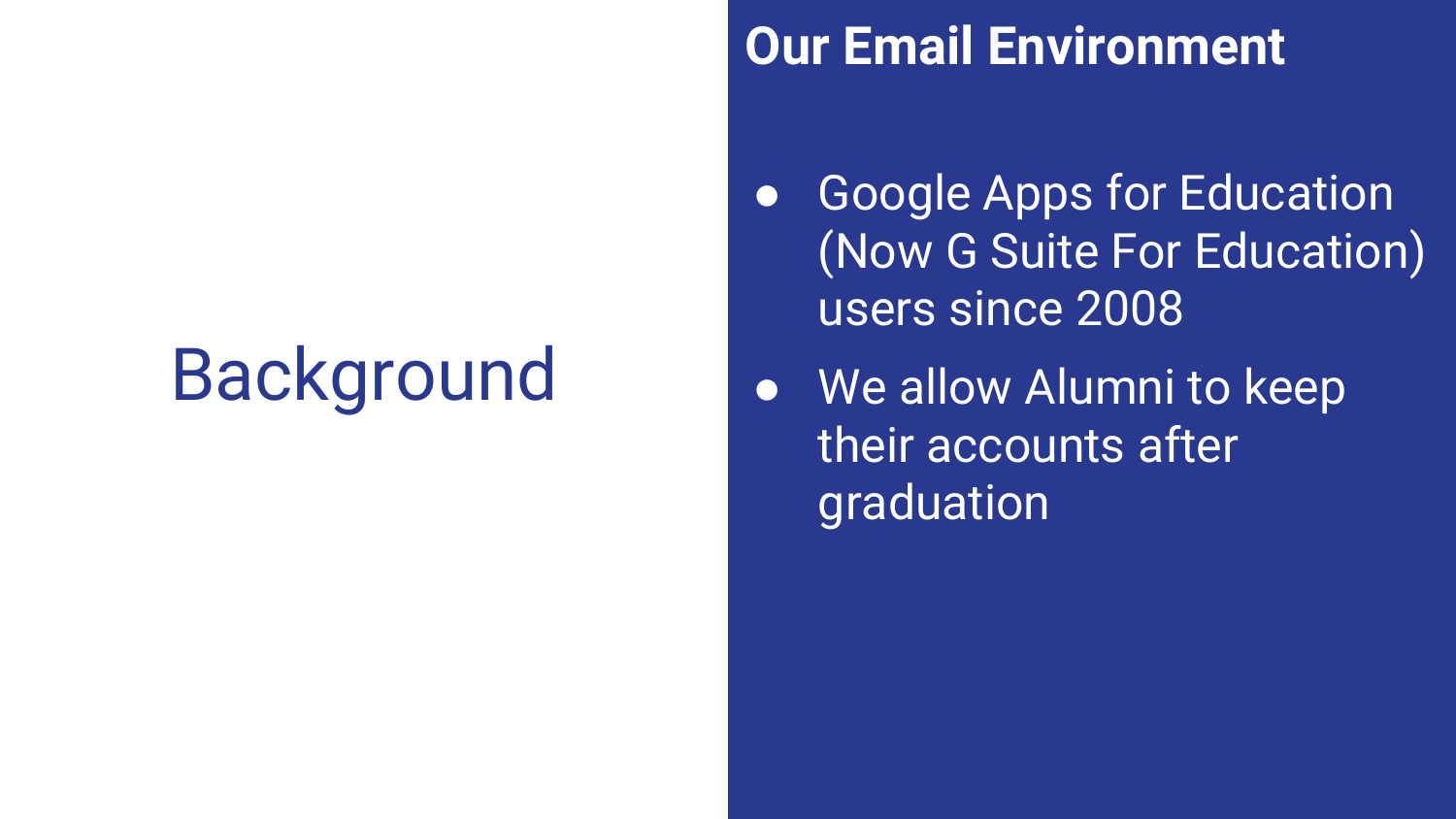#### **Problems**

- Too many phishing messages
- Phishing message becoming more believable
- Phishing messages coming from our accounts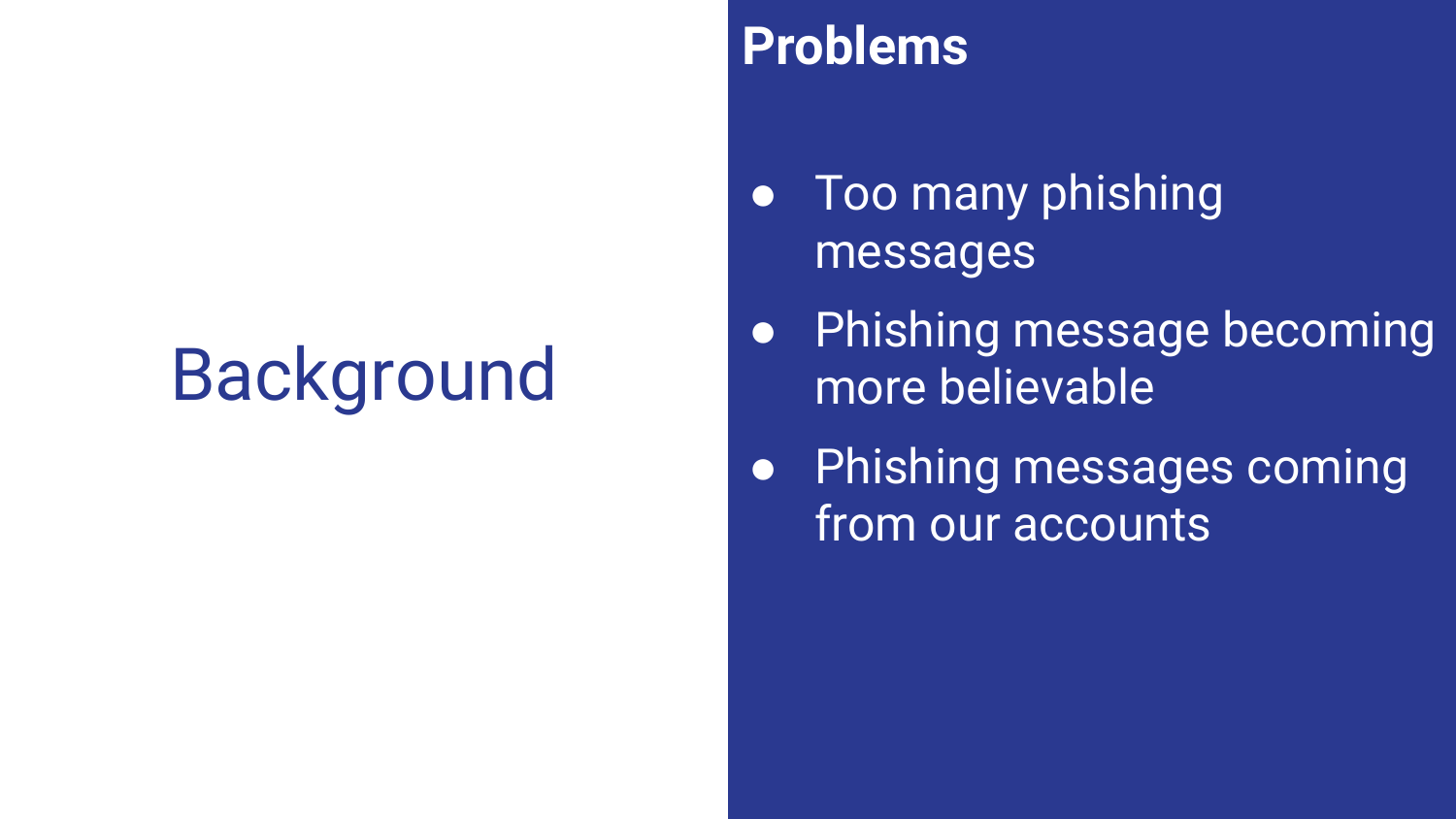#### **Solution**

- 2-Step Verification
- Eliminates attacker's ability to use compromised credentials to access a user's account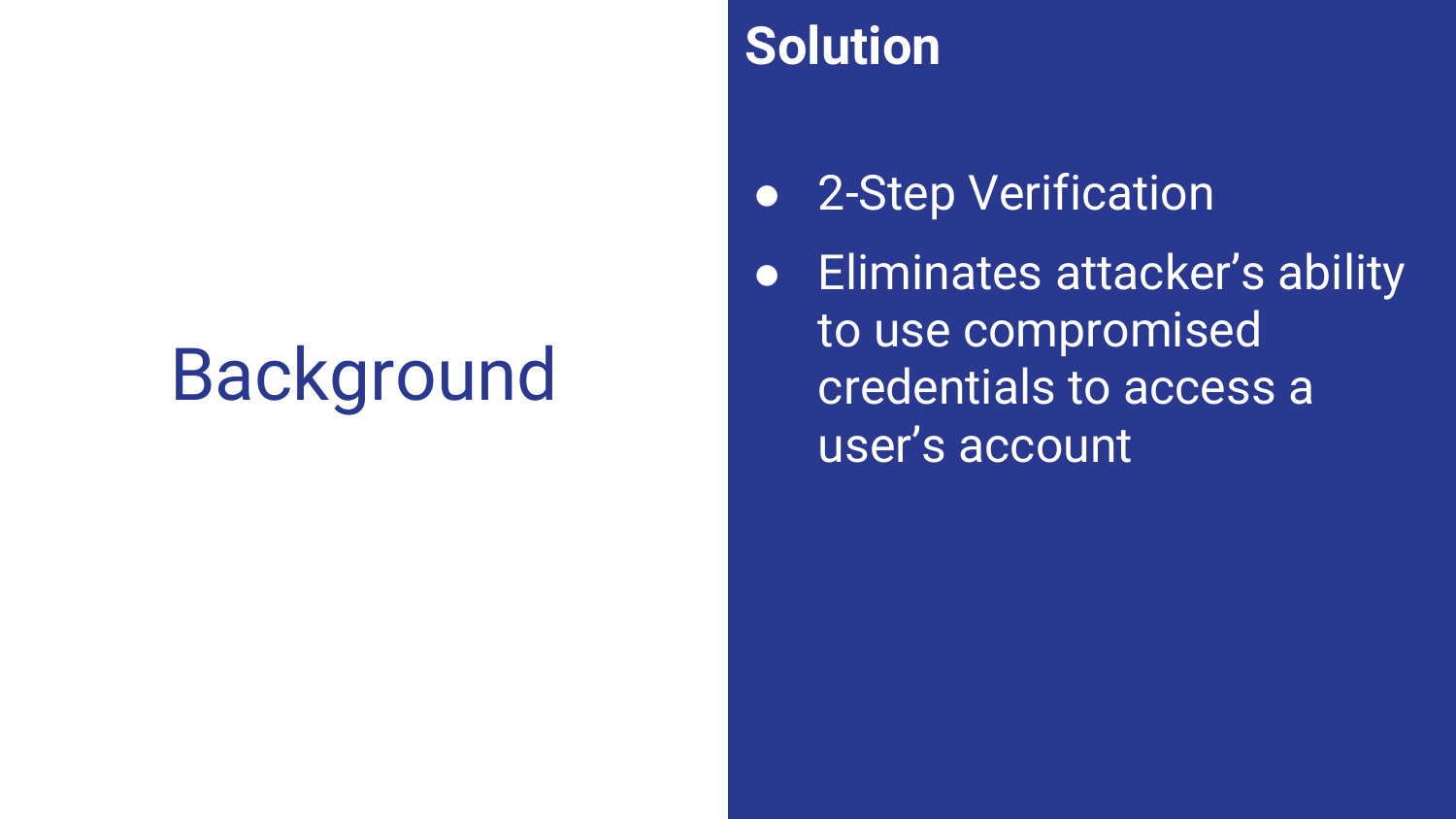#### **Options**

● Google's built-in 2-Step **Verification** 

● 3rd party solution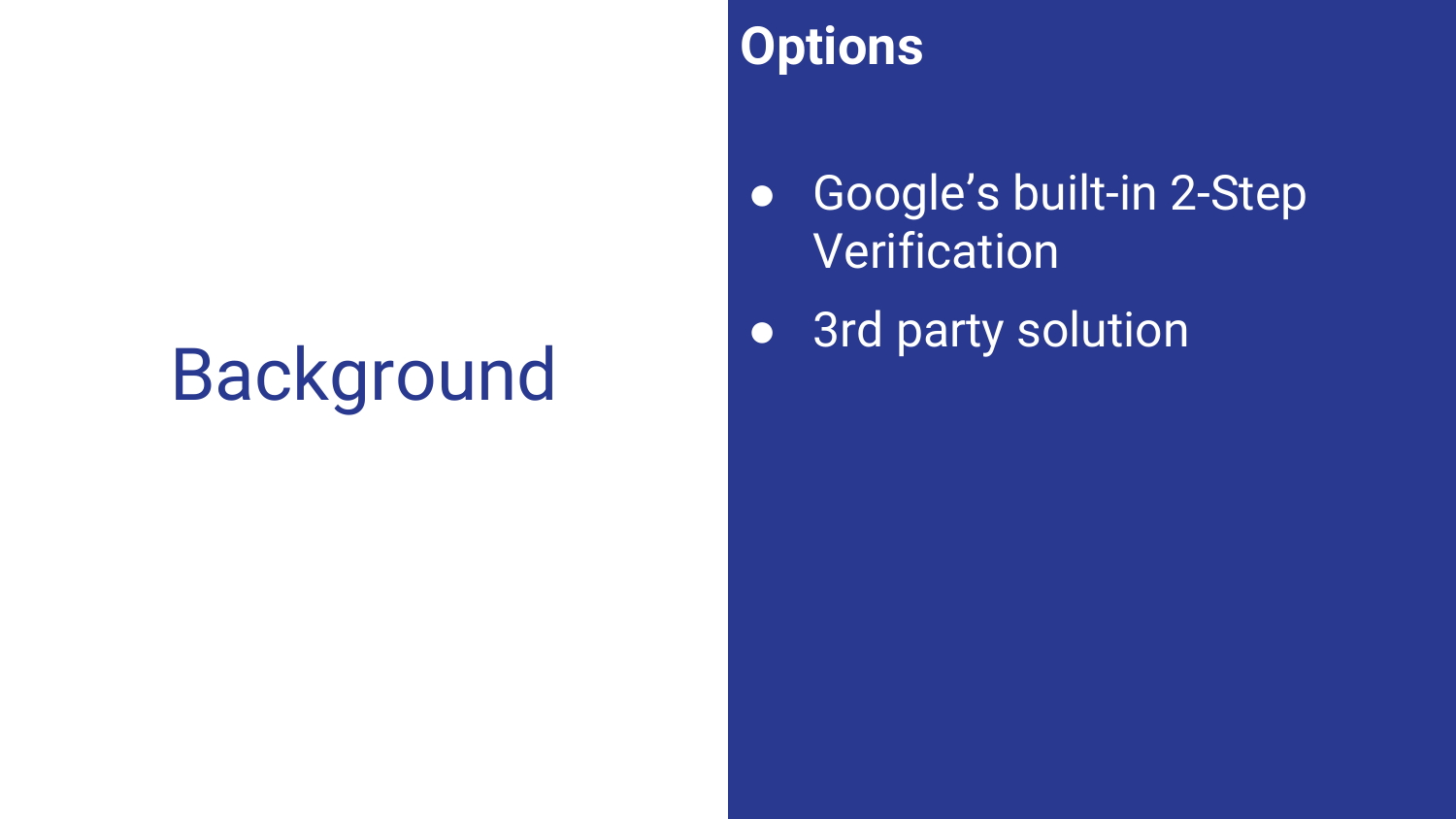### Pro's and Con's

*Google's built-in 2-Step Verification*

Pro's

- Built-in and ready to go. It just needs to be turned on
- Free
- Many options available to receive the 2-Step codes. Enough to meet the needs of any user

#### Con's

- Only solving the problem for G Suite
- You get what Google built, not a lot of customization possible

#### *3rd party solution*

#### Pro's

- Potential to integrate with many different systems
- Many options available to receive the 2-Step codes. Enough to meet the needs of any user
- Potentially more customizable

#### Con's

- Longer set-up process
- It's not Free
- None that we have found are directly supported by our Ellucian Colleague our ERP System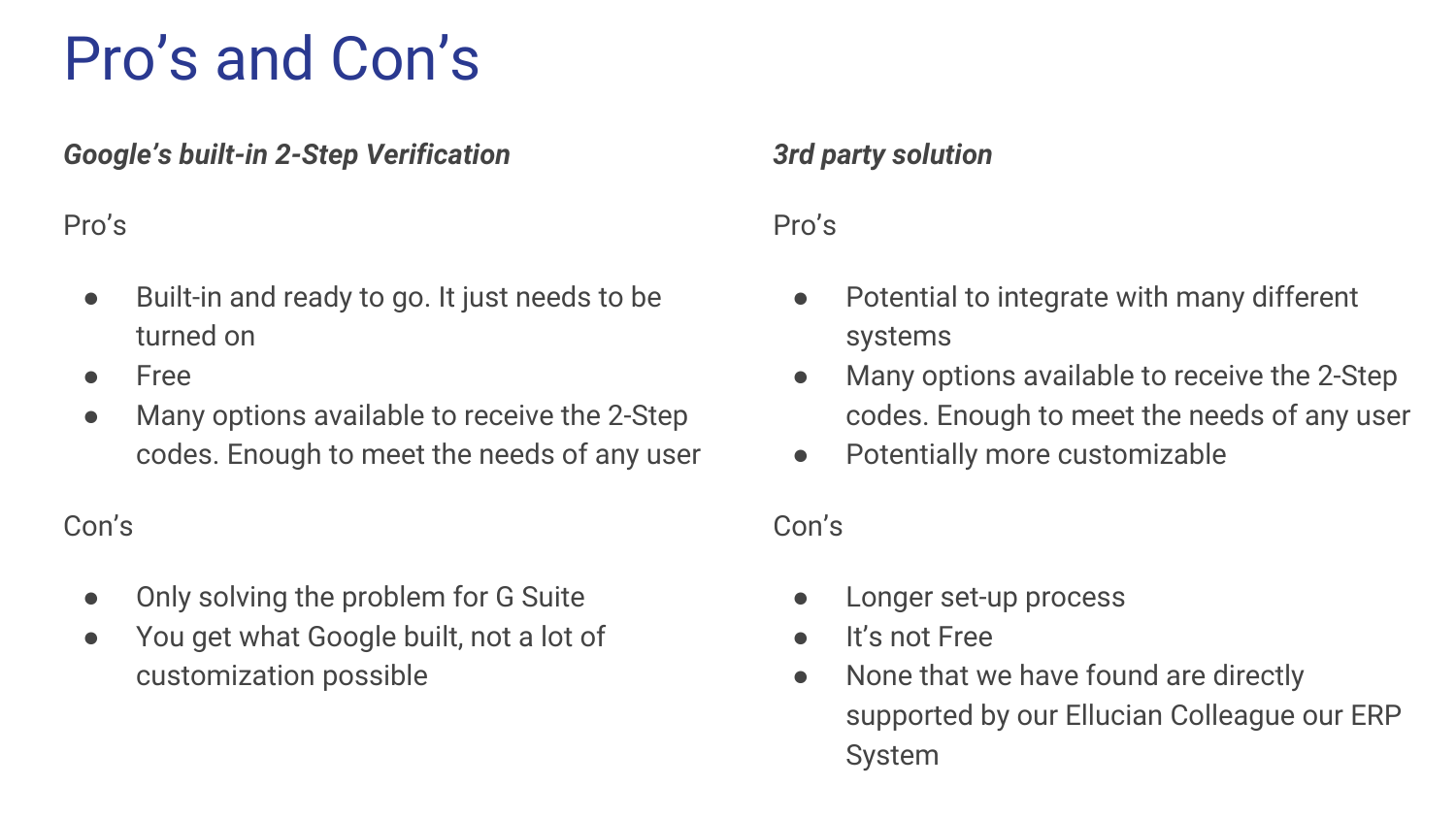#### November 2016

#### **Deadlines to Enable 2-Step**

- **December 1, 2016: Faculty,** Staff, Emerita and general office accounts
- February 1, 2017: Students and Student Organizations
- **March 1, 2017:** Alumni with Luther email accounts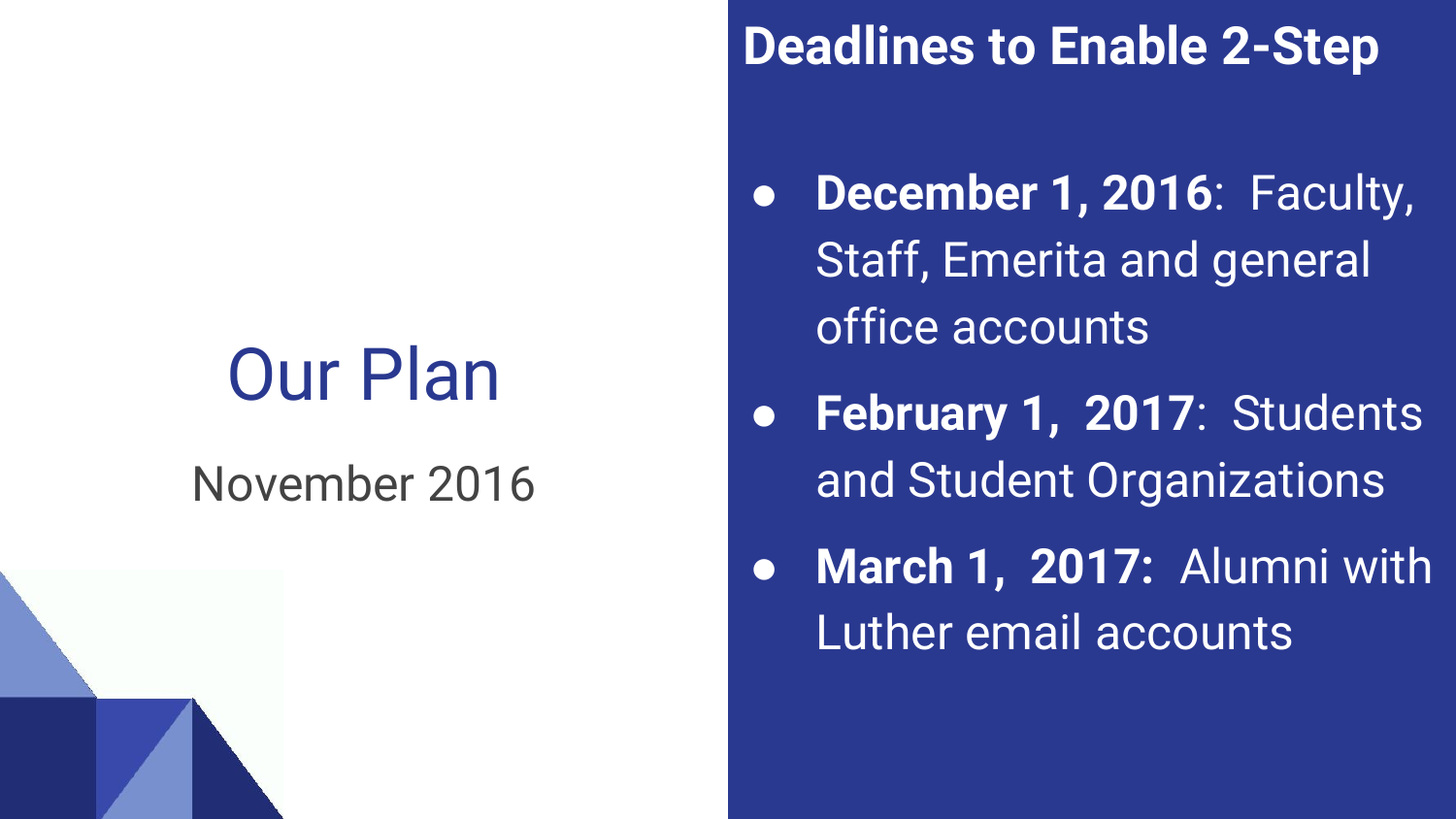#### November 2016

### **Background**

- Implement 2-Step with ITS **Staff**
- Introduce the idea to College Cabinet and convince them to establish this as a new requirement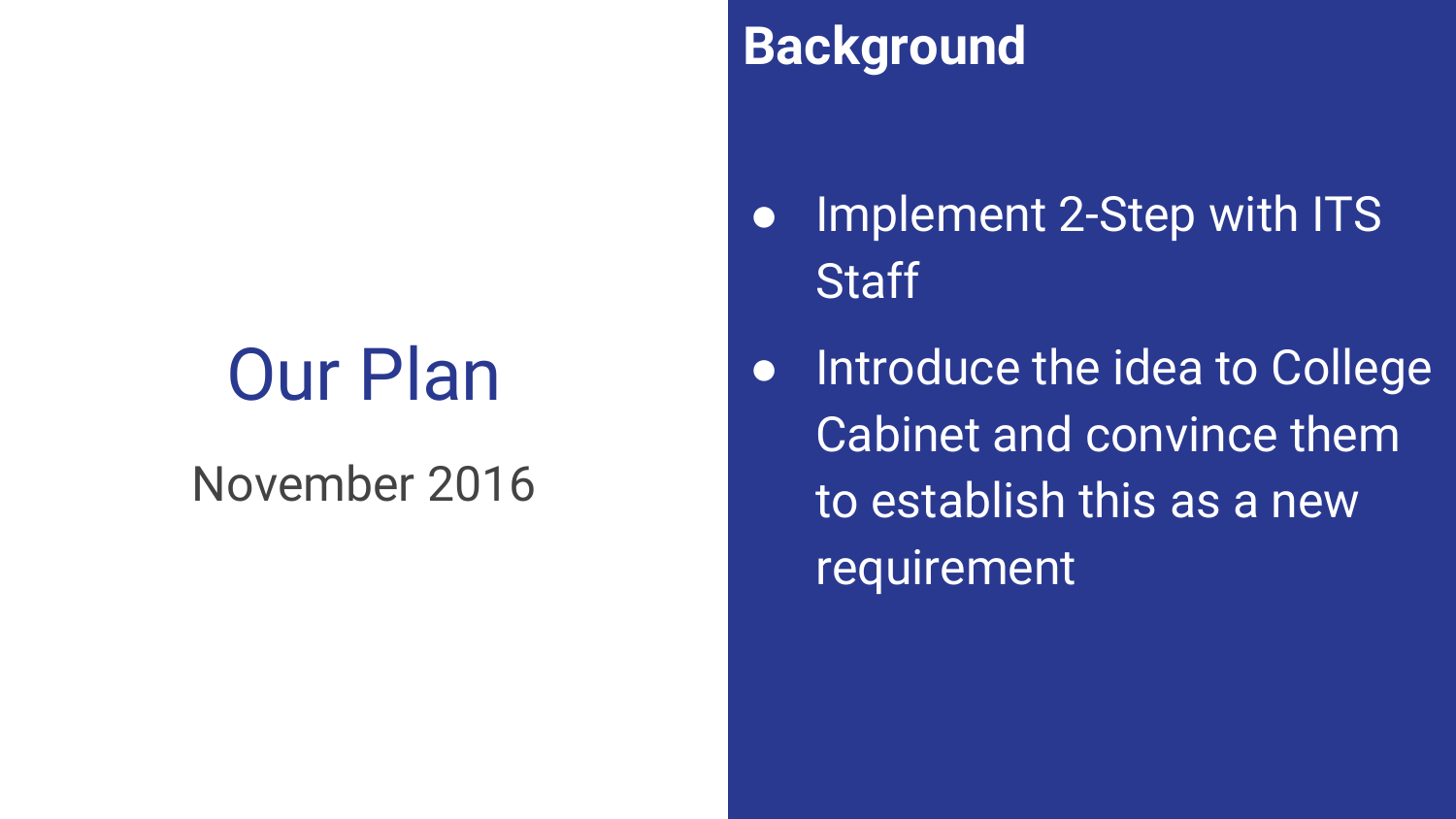#### November 2016

#### **Preparation**

Recognize Google enforces 2-Step verification by sub **organization** 

● Move users into different sub organizations by user type (faculty, staff, etc)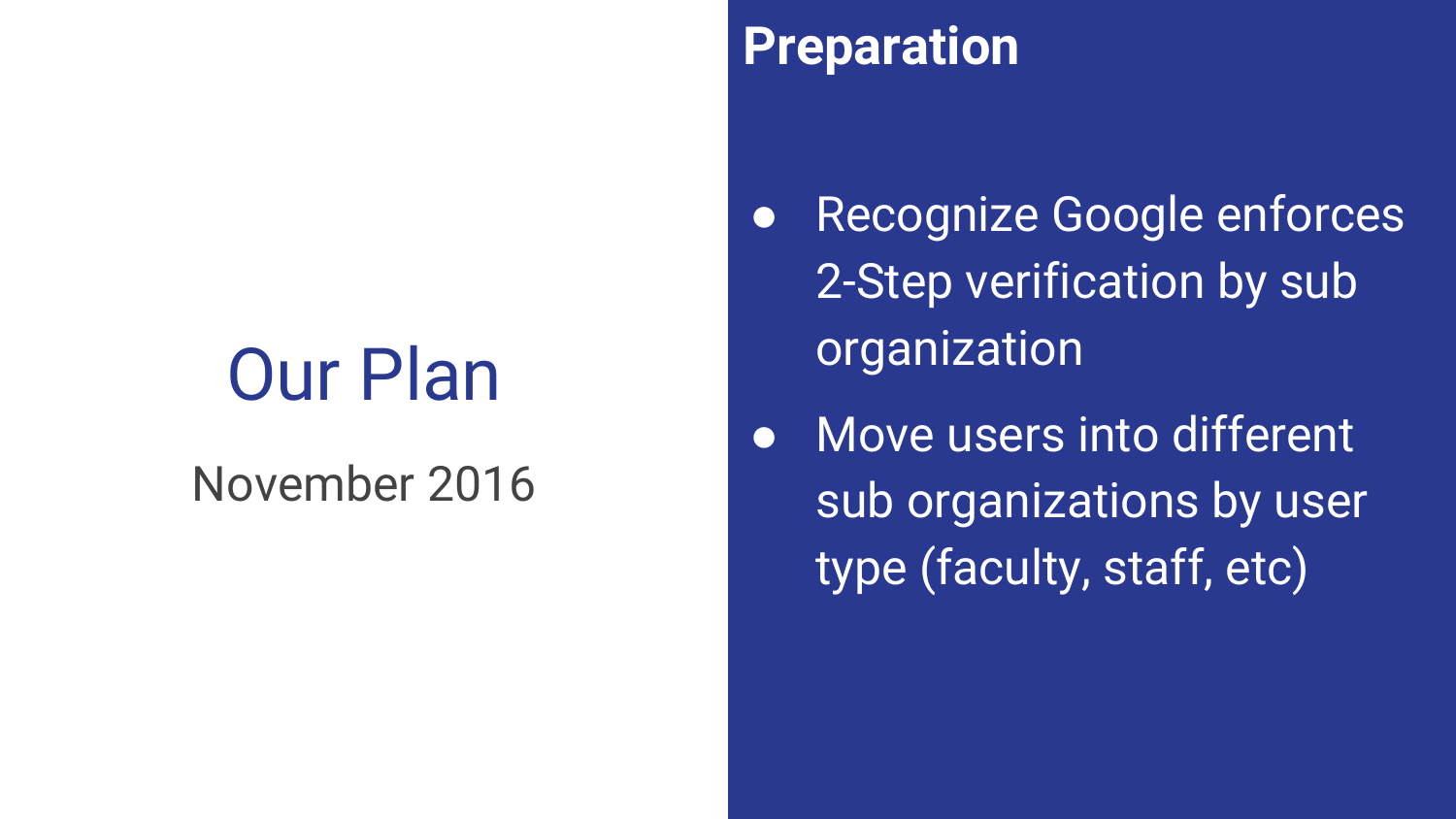#### November 2016

#### **Preparation**

• Implement 2-Step without use of any physical authentication keys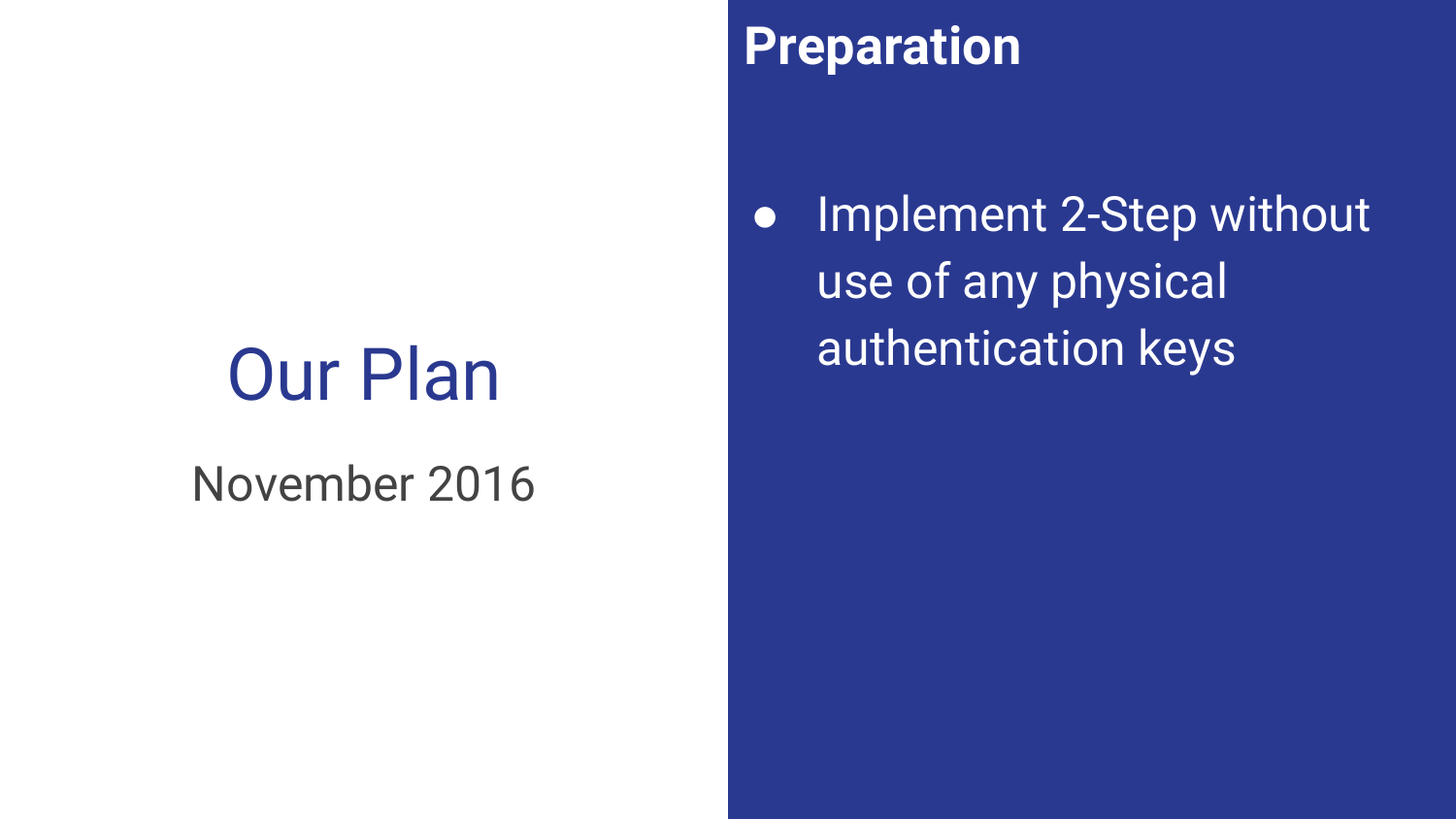### **Considerations**

### **Choosing 2-Step Methods**

- Phone required to start
- Users without cellphones
	- Google Authenticator on computer
	- Voice phone calls
	- Backup codes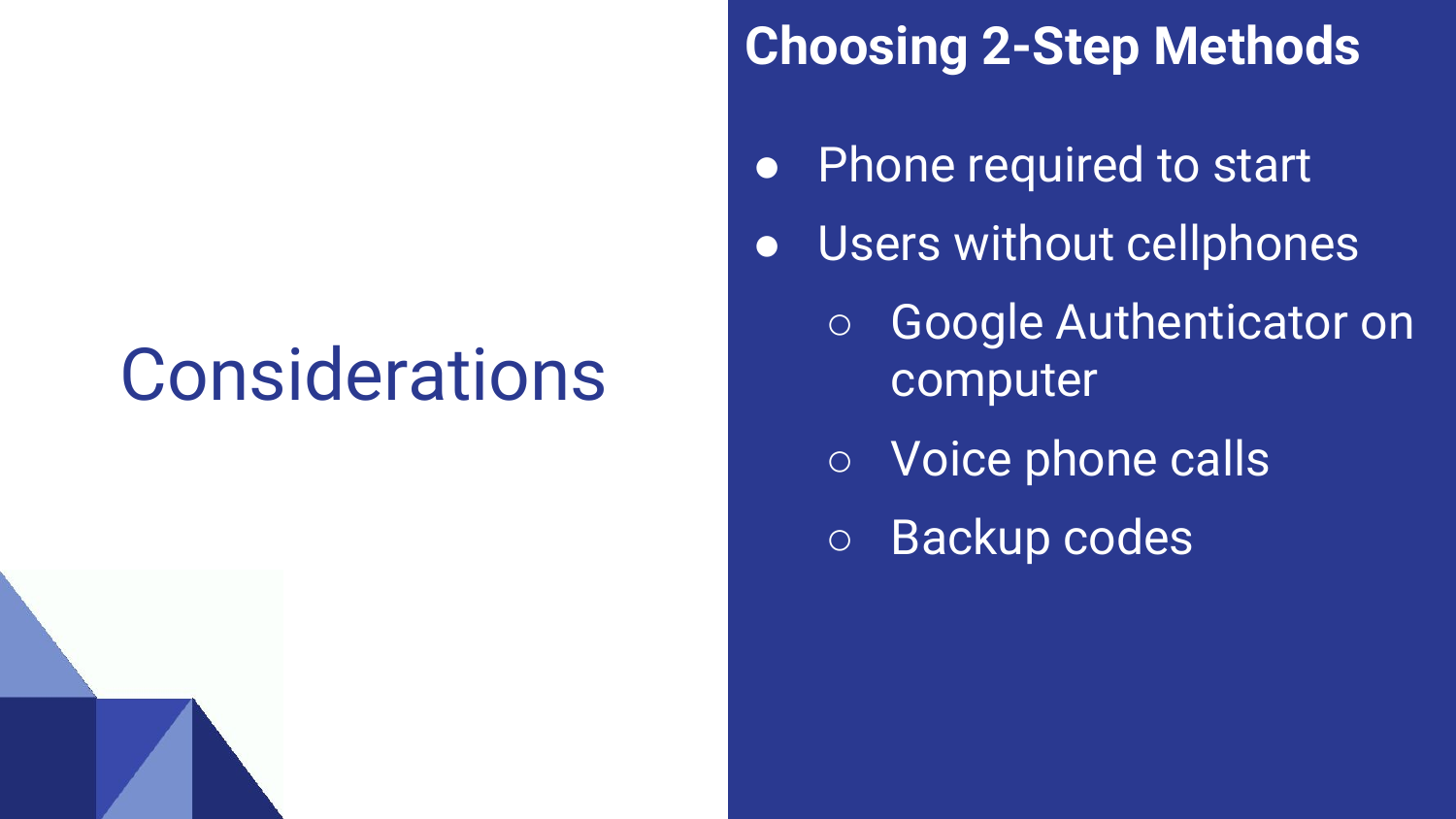### **Considerations**

### **Traveling Abroad**

- Google Authenticator
	- On computer
	- On cellphone
- Backup Codes
	- Can only print 1 set of 10 at a time

○ May need to generate more while still traveling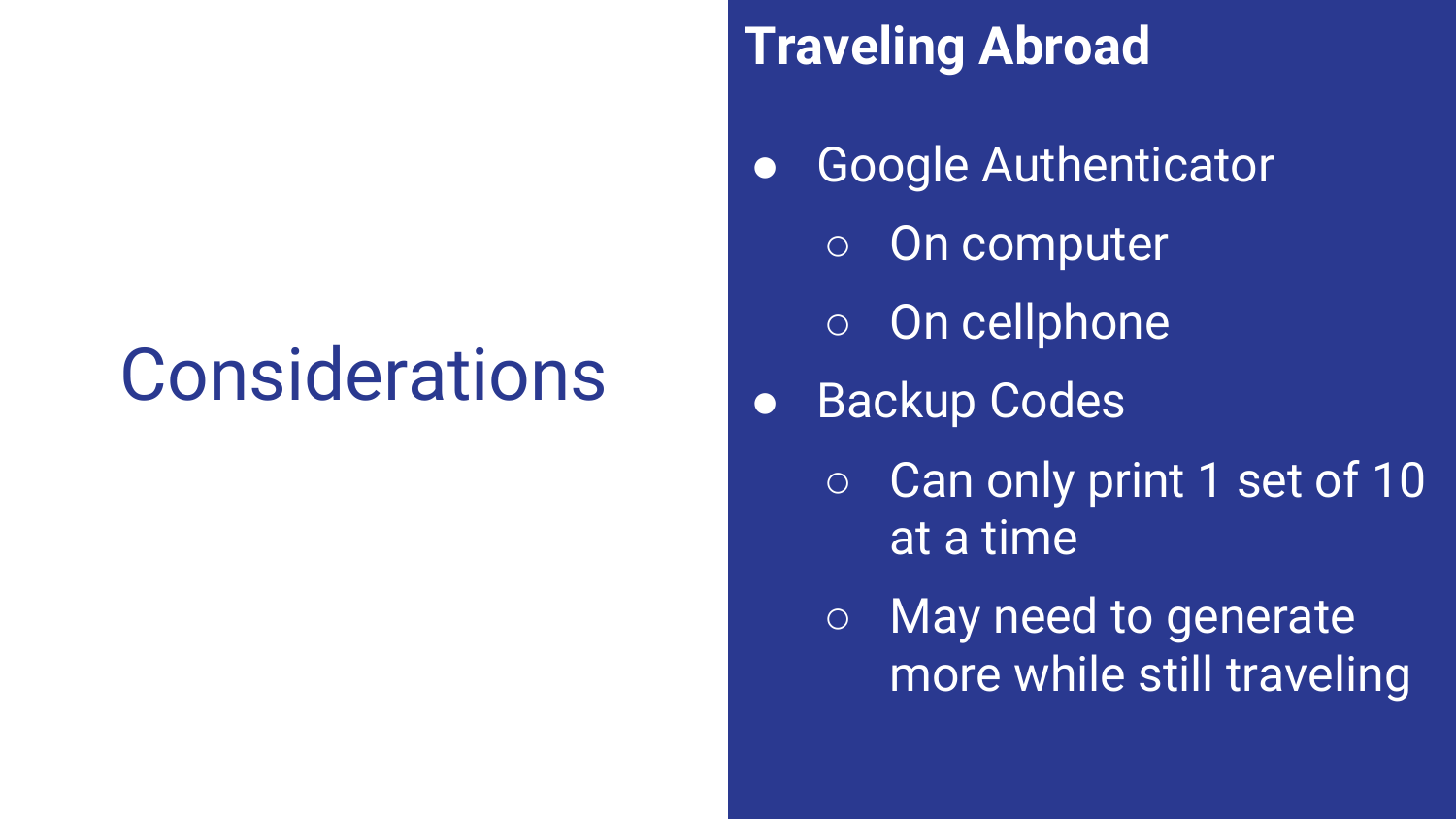Faculty/Staff/Students

### **All Campus Notification**

- Email sent Nov. 11, 2016
- Campus newsletters
- "All-staff" meetings
- Department Heads meeting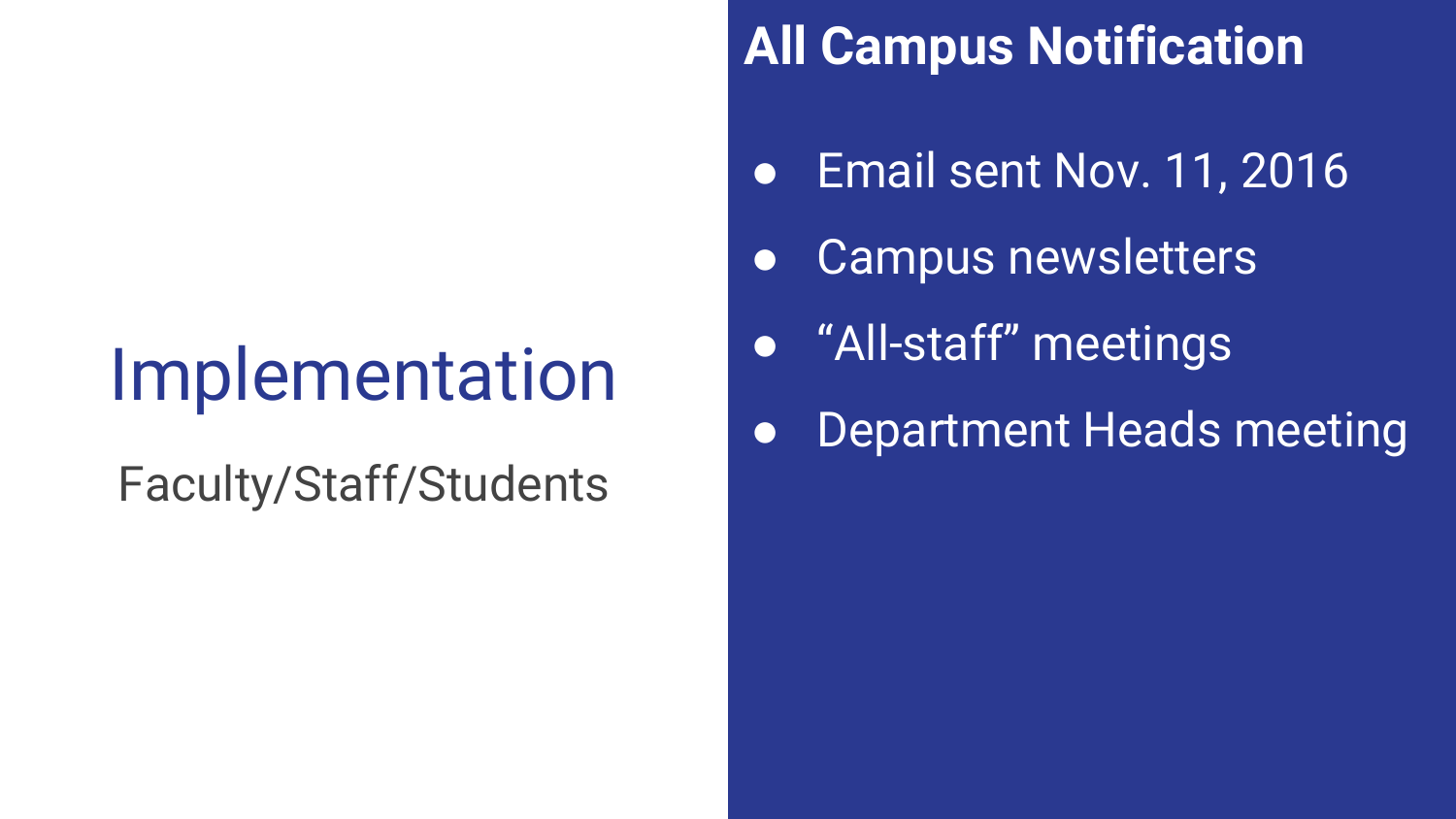#### **Office Visits**

- Asked Offices to invite us to the end of an upcoming staff meeting
- 1-1 help after meeting
- 10+ visits held Staff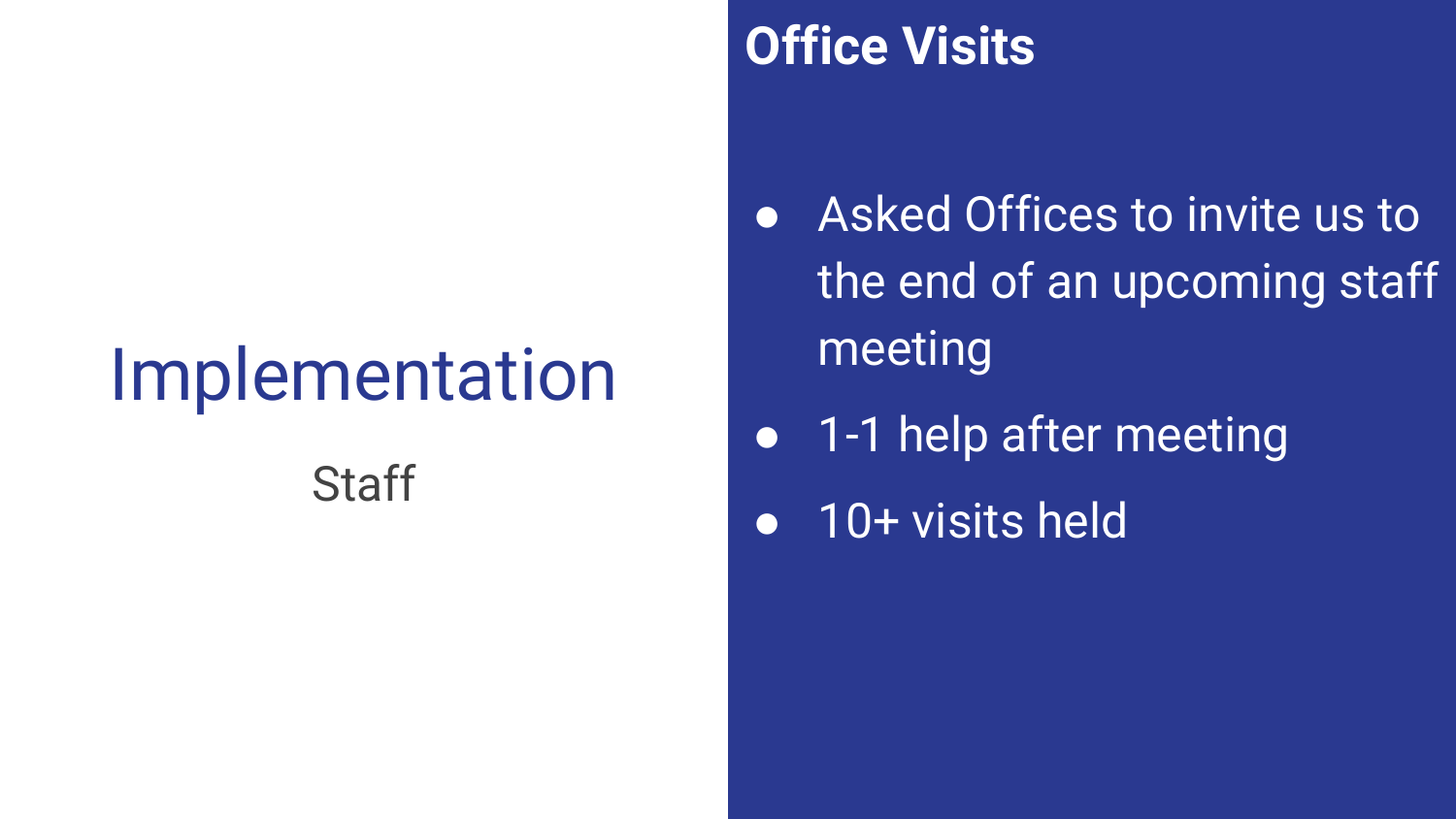#### Faculty/Staff

#### **Drop-in Sessions**

- 15 Total Sessions
- Held Nov. 15 to Nov. 29
- Ranged 30 min to 120 min
- Located in various buildings
- Scheduled at different times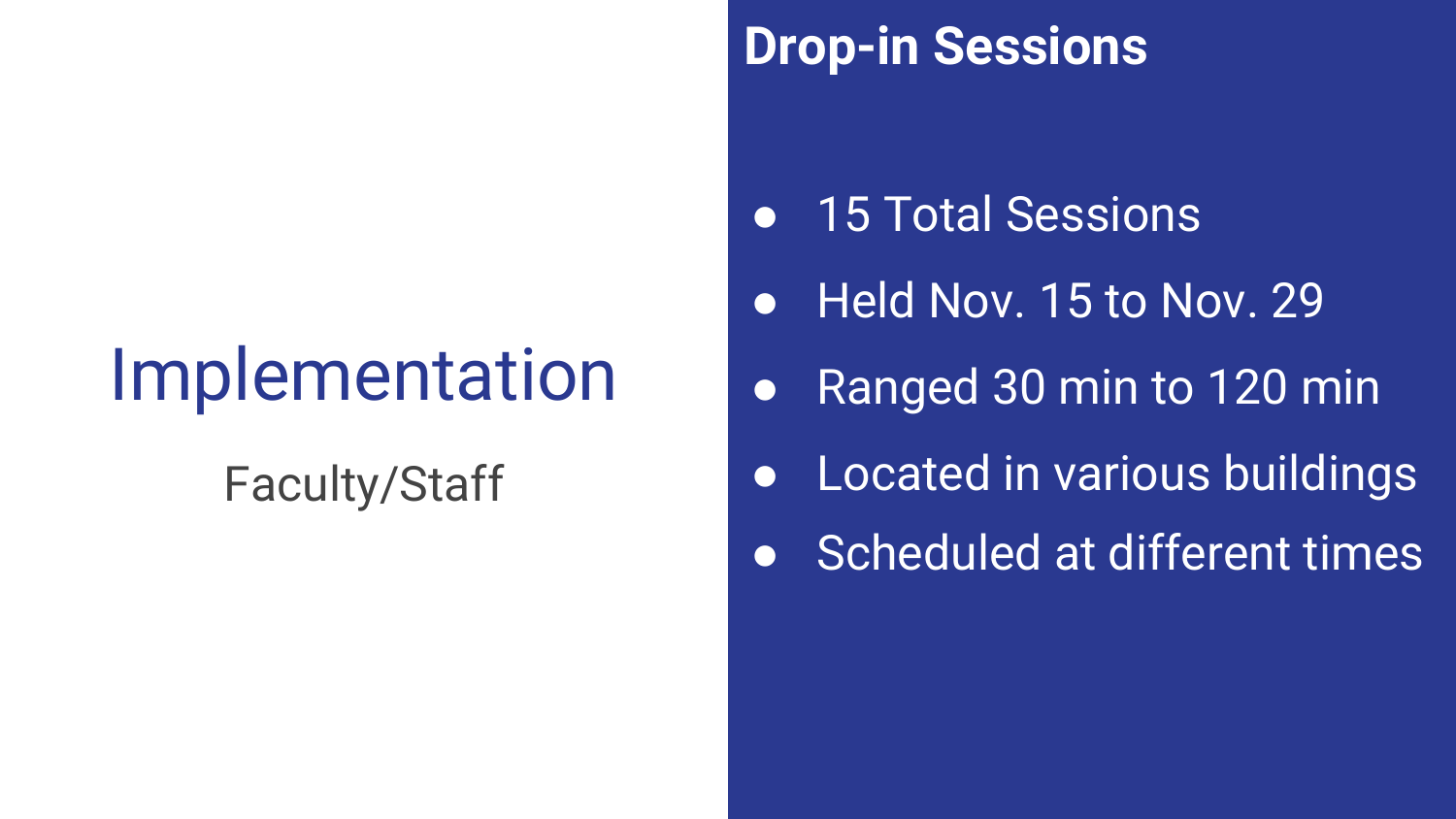### **Self-Service Info**

- 2-Step FAQ on website
- Step-by-Step guides
	- Cellphone version
- All users and the contract of the non-Cellphone version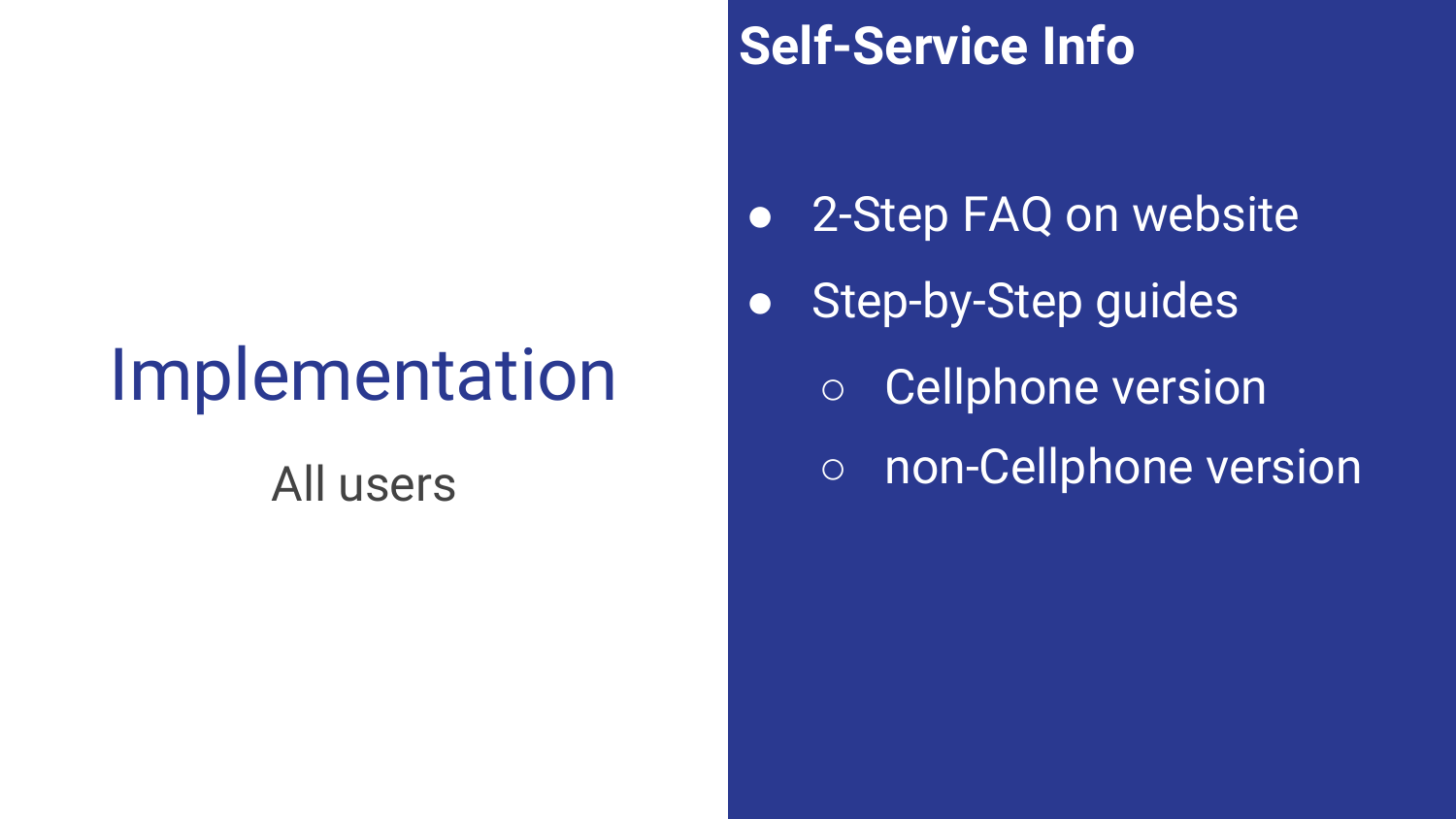### **Digital Signage**

- Displayed on all digital signs
- Faculty and Staff notice Nov. to Dec. 2
- Faculty/Staff/Students <br>  $\bullet$  Student notice Jan. to Feb. 2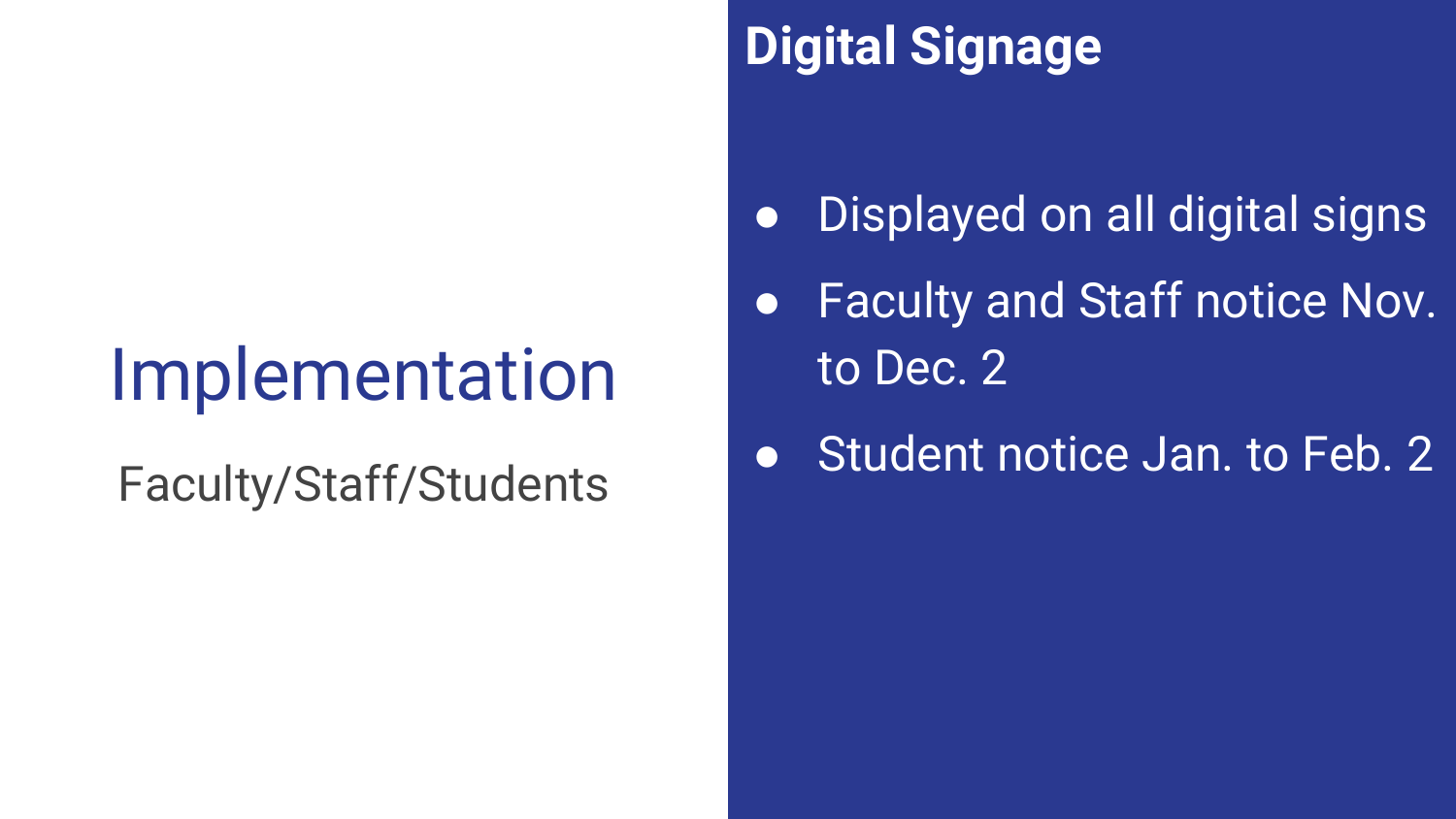### **Tip of the Month 2-Step Verification**

123456

Luther email accounts will now require Google 2-Step **Verification.** 

**Deadlines to enable:** •Faculty and Staff: Dec. 1 **.Students: Feb. 1** 

Visit the Tip of the Month site for more information.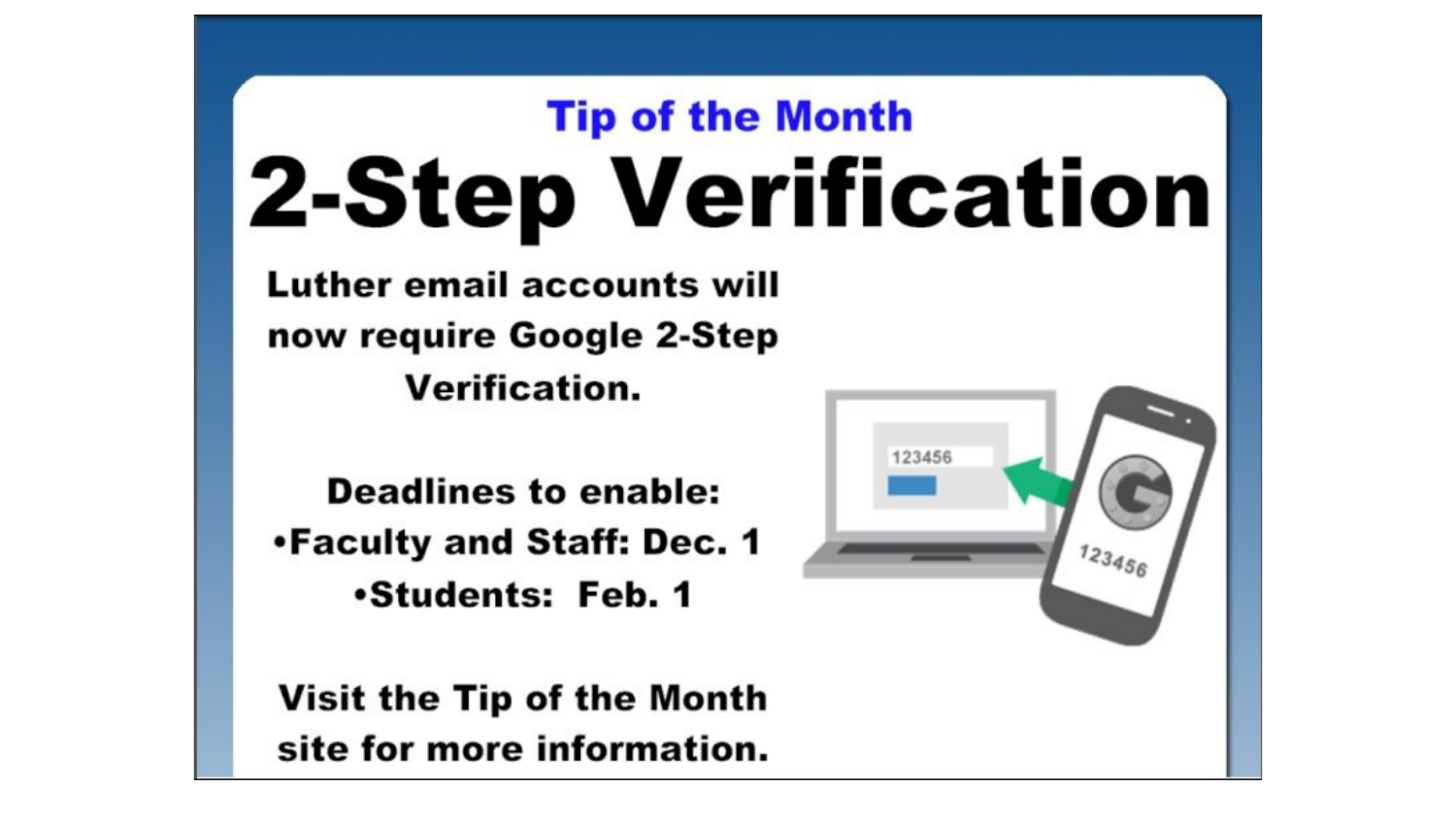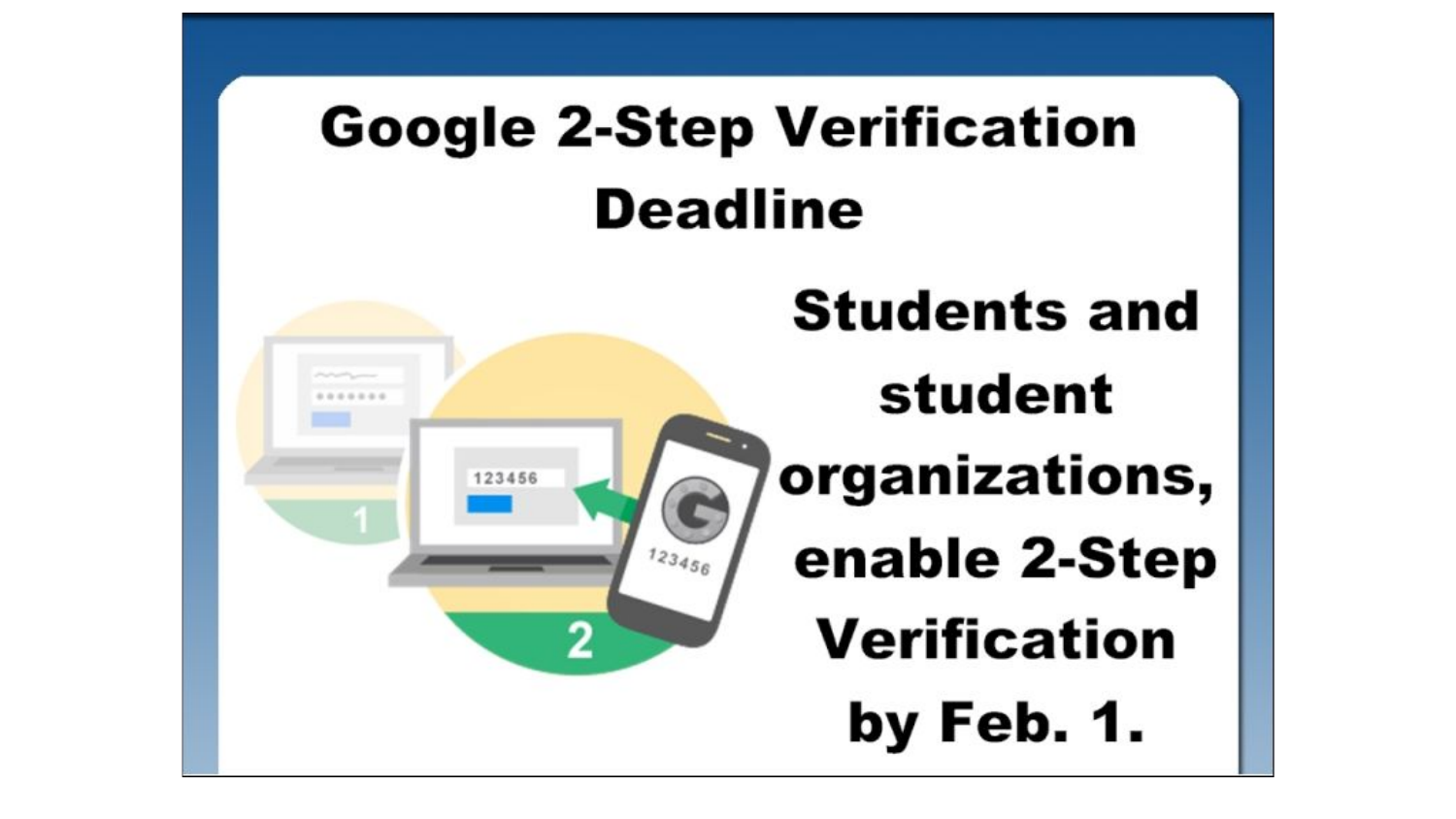### Faculty/Staff

### **Additional Methods**

- Emails to all not yet enrolled, 10 days prior with session locations and times near them
- **•** Emails to all not yet enrolled, 3 days prior
- Phone calls 1 and 2 days prior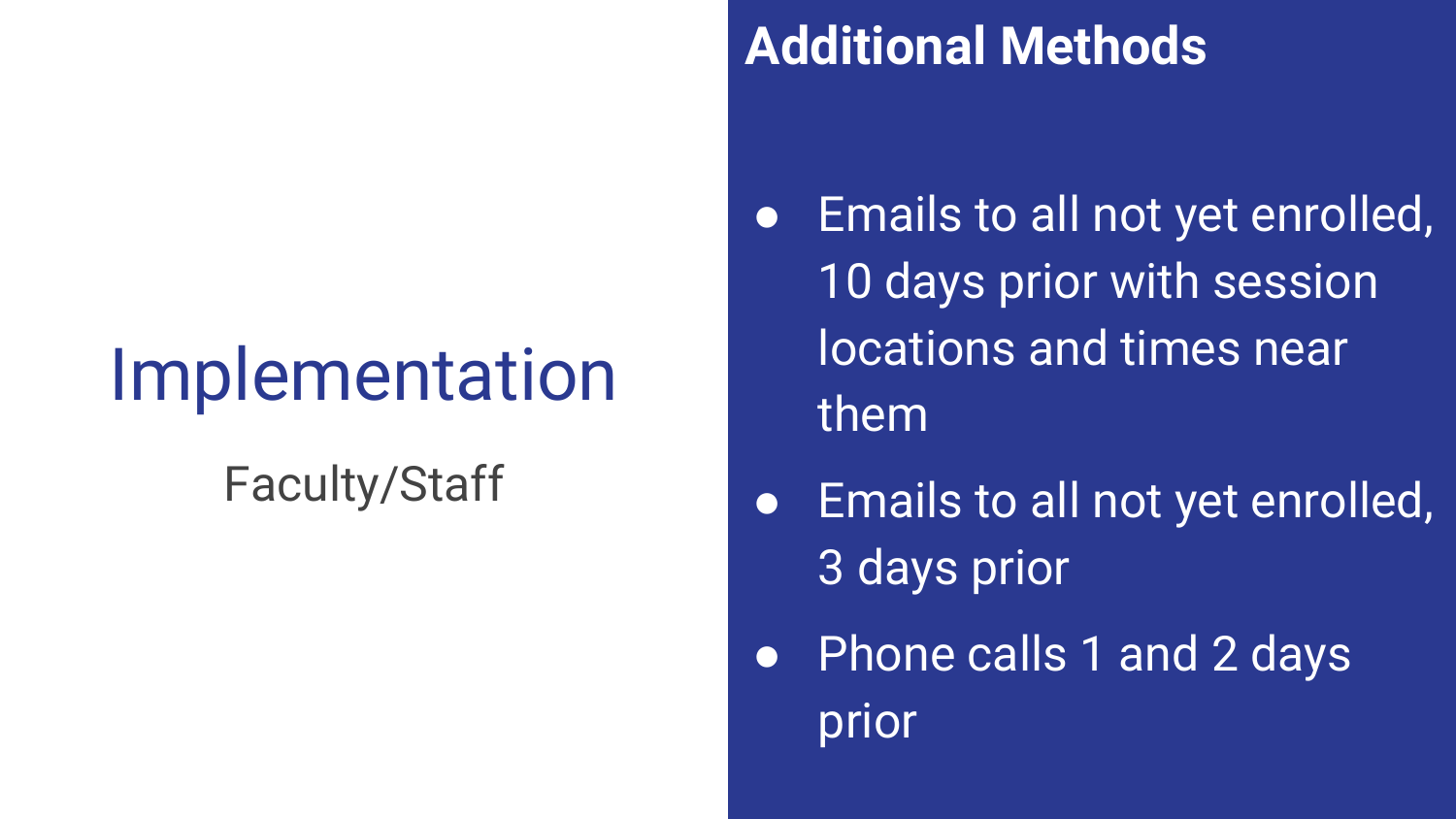#### **Students**

#### **Students**

- Email to all students Nov. 11
- Caf tabling in Dec. and Jan.
- **Email to students traveling** abroad in Jan. sent Dec. 5
- Encouragement at login started Jan. 3
- Signage in Residence Halls
- Email to students Jan. 30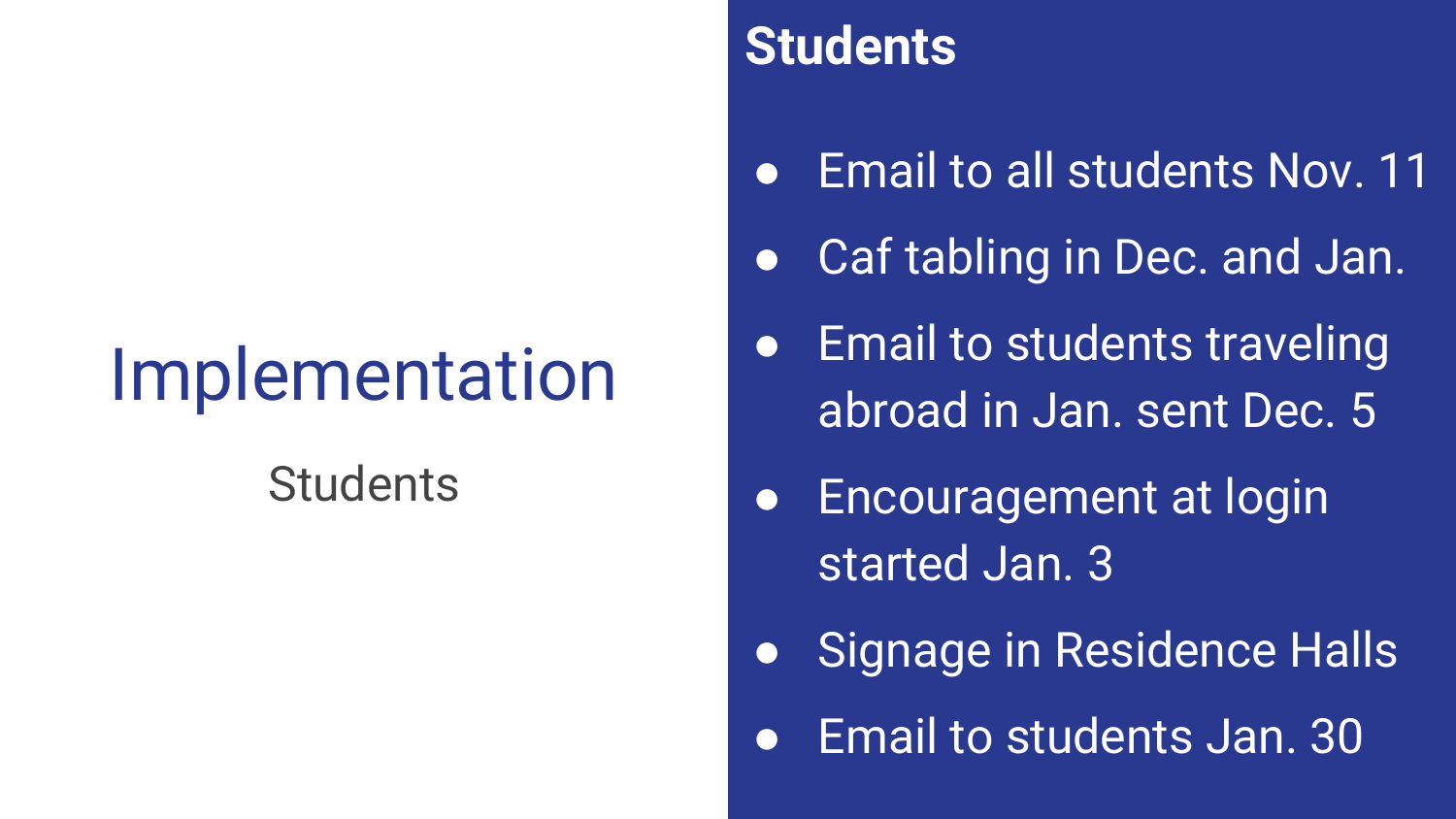#### Alumni

#### **Alumni**

- Encouragement at login started Dec. 23
- Email to alumni Dec. 27
- Google started sending weekly emails Dec. 27
- Email to alumni Feb. 21
- Email to alumni Jun. 1
- Delete unrolled after Jun. 30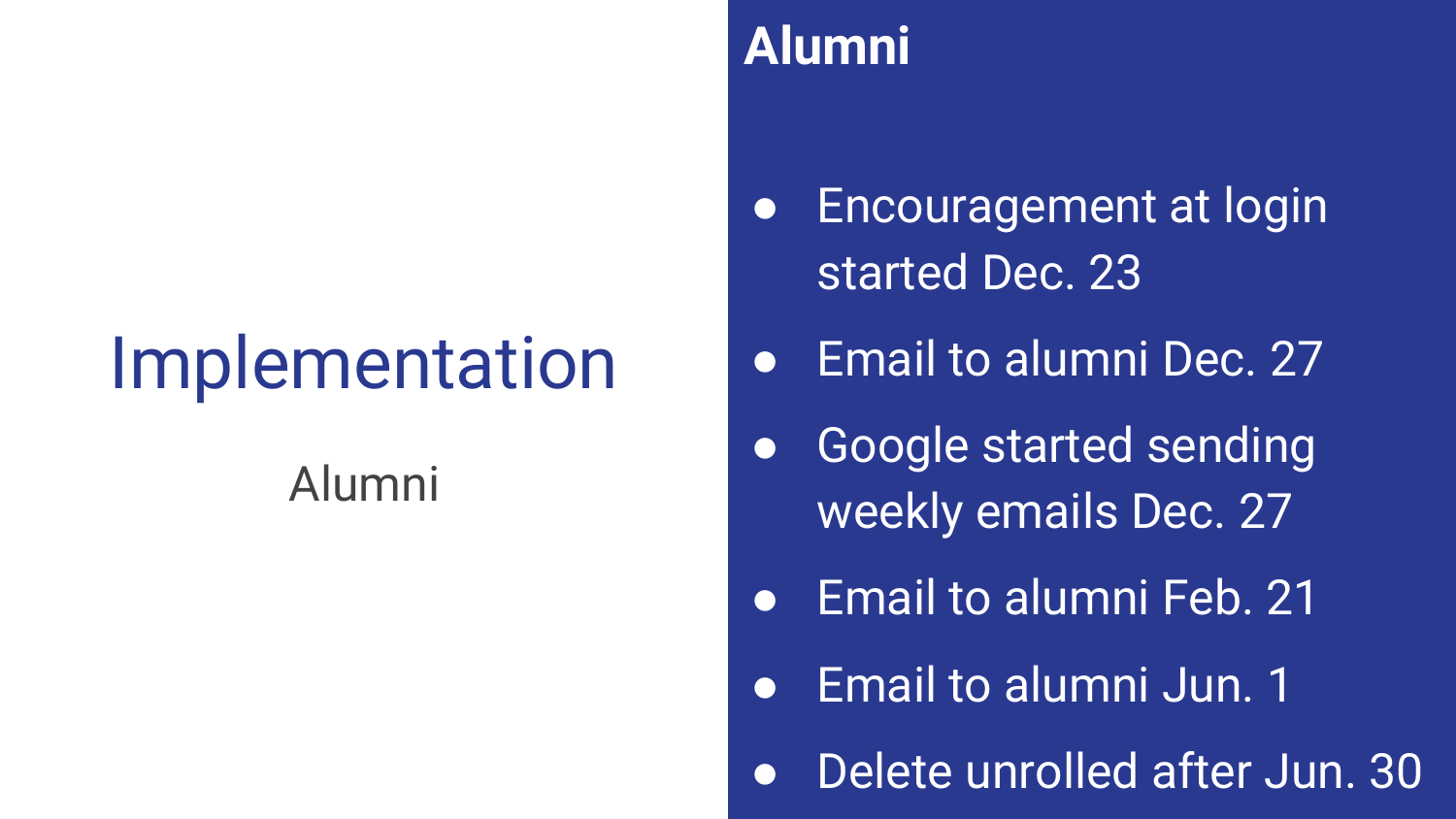# Google's Help

#### **Encouragement at Login**

- When an enforcement deadline is made, Google helps encourage users to enable 2-Step Verification
- **•** Users can enroll now or later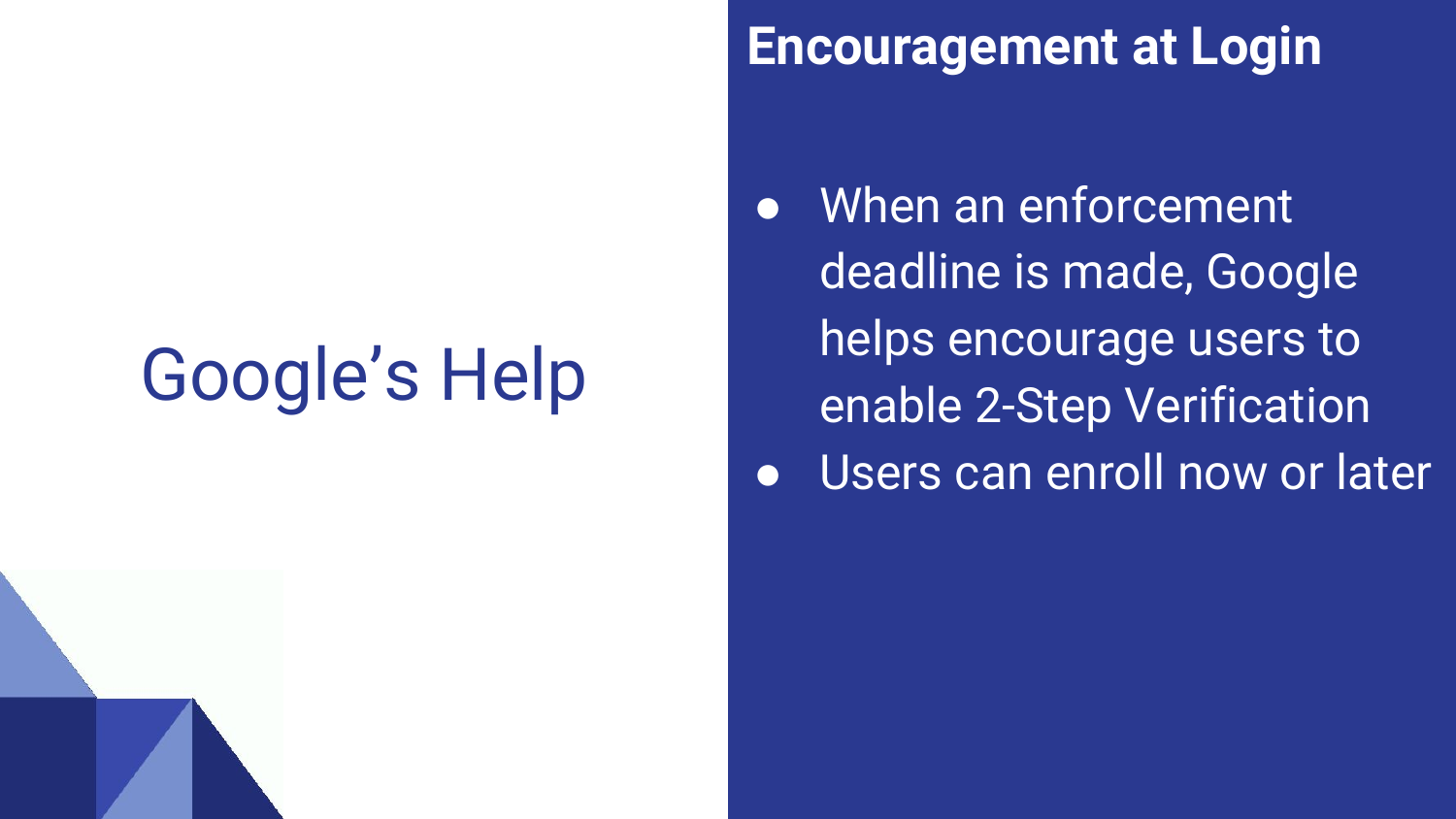### Google's Help

Users see this on every login:

#### Google

#### Don't Get Locked Out



Your domain will soon enforce 2-Step Verification to ensure better account security.

This policy will be enforced from Dec 1, 2016 which means that you will be asked to enter a one time password when signing in.

To avoid being locked out of your account please enroll into 2-Step **Verification now.** 

Learn more about 2-Step Verification.

Enroll

Later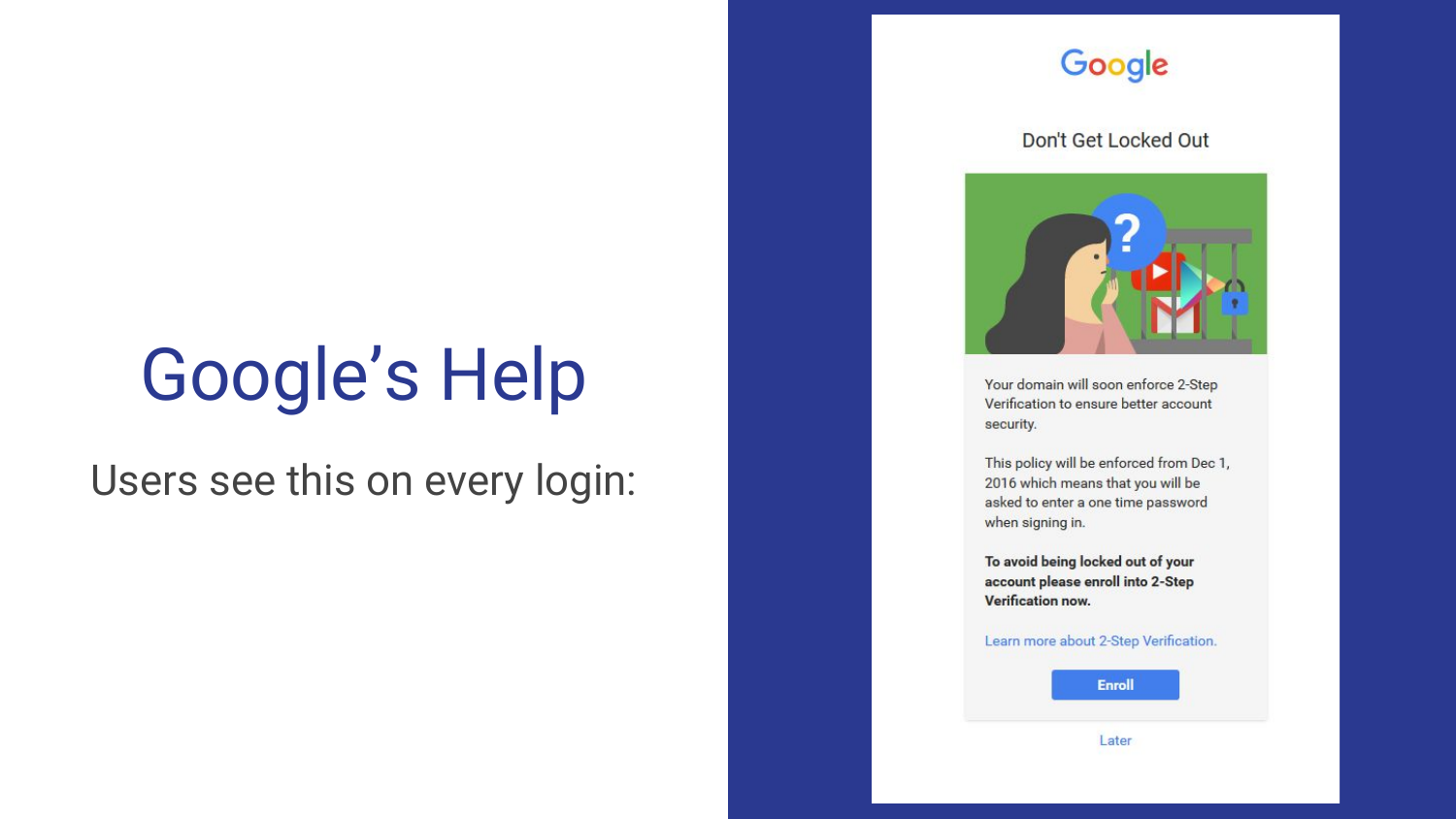# Google's Help

#### **Surprises Along the Way**

- Google emails weekly leading up to the deadline
- Google emails daily the last 5 days prior to the deadline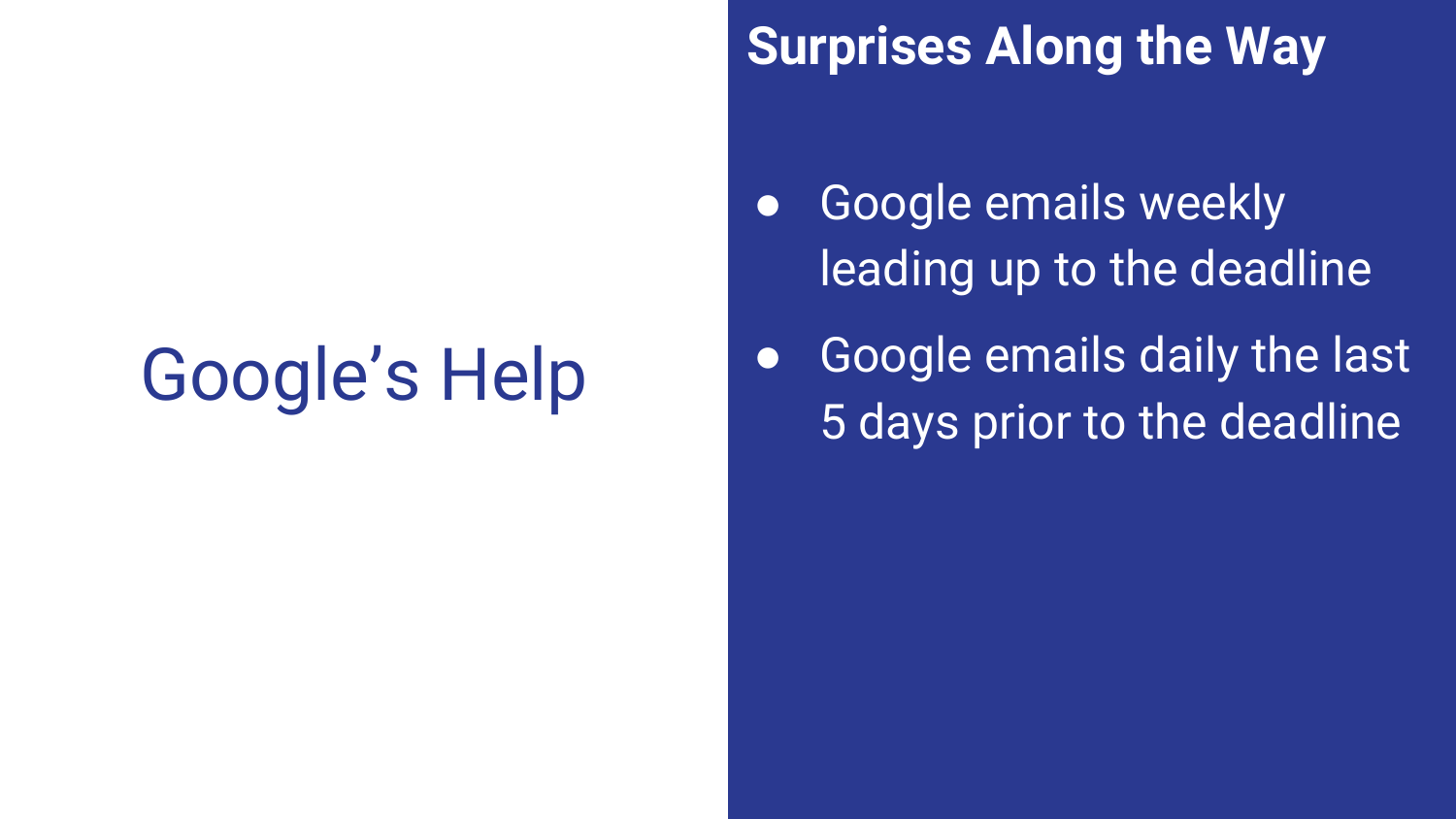### Enforcement

#### Users Missing the Deadline See this on login:



Couldn't sign you in

Your organization requires 2-Step Verification on this account.

Contact your system administrator for more information on setting it up.

Sign in with a different account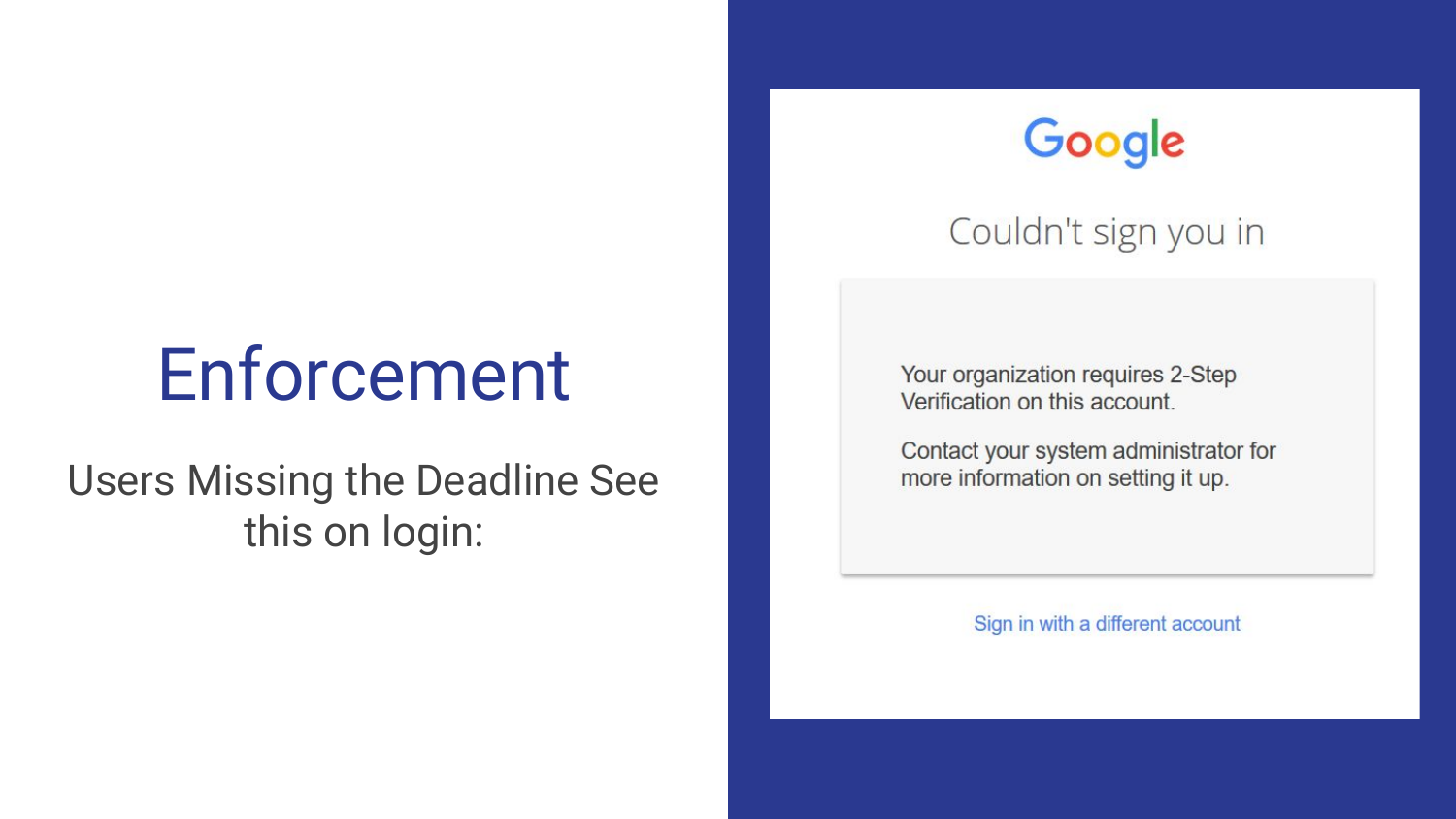### Enforcement

### **Suspending Users**

- Manually suspended those not meeting the deadline
- **•** Prevents forwarding from continuing to function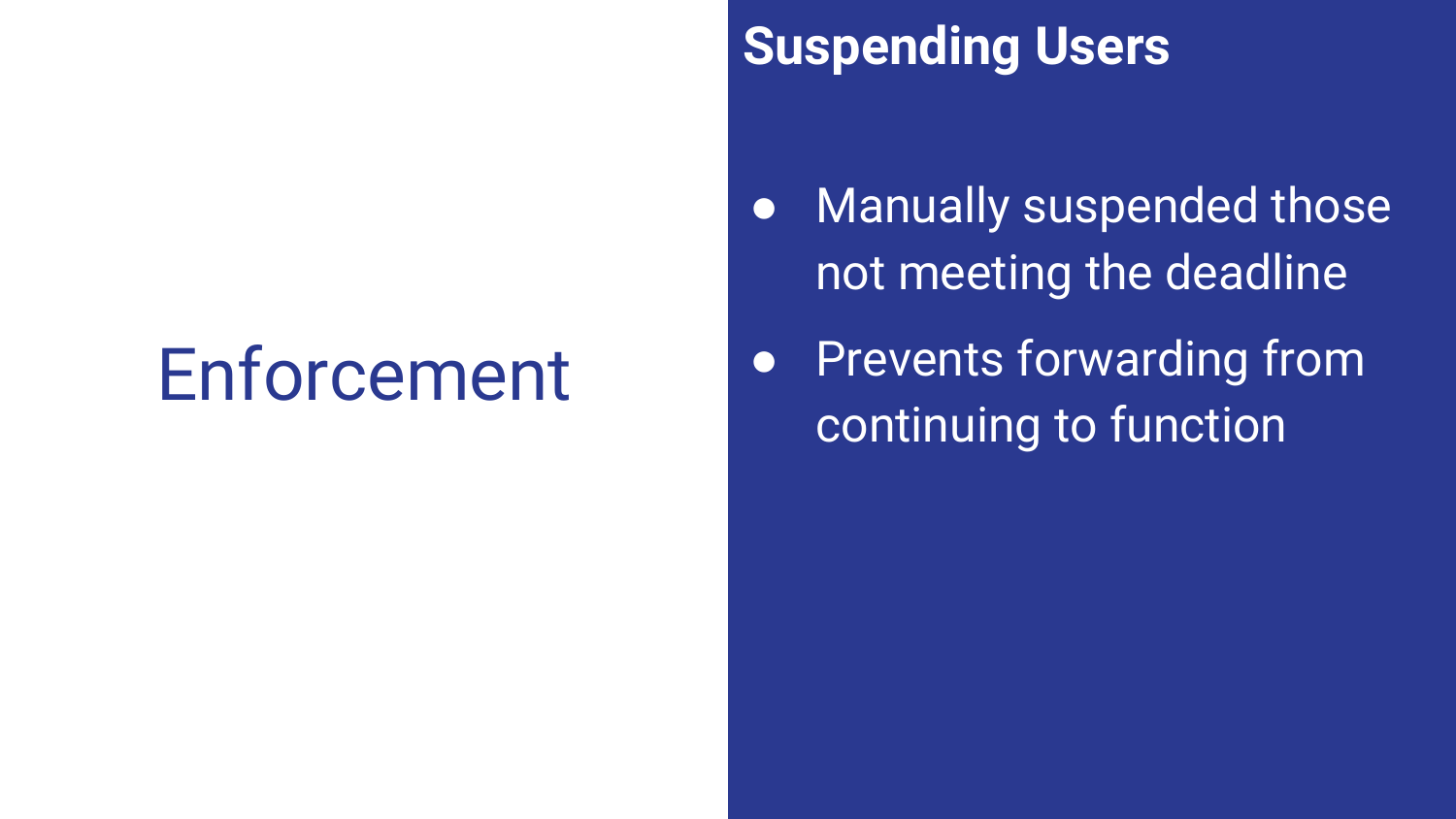### Enforcement

### **Fixing Suspended Users**

- Manually unsuspend
- **•** Generate backup codes
- Provide backup code to user
- Assist in setting up 2-Step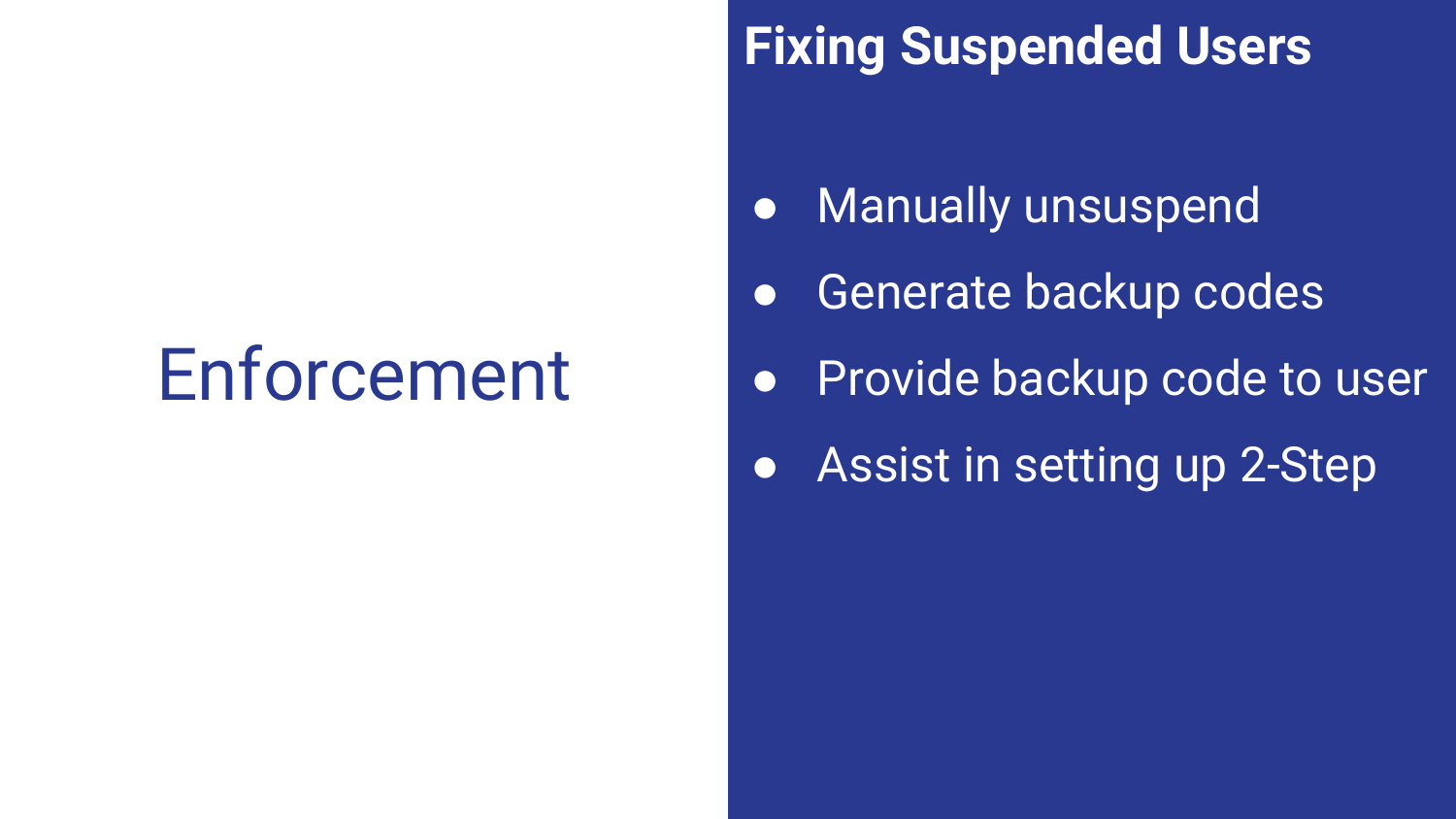# Reporting Progress

### **Google Spreadsheet**

**• Started manually updating** and graphing progress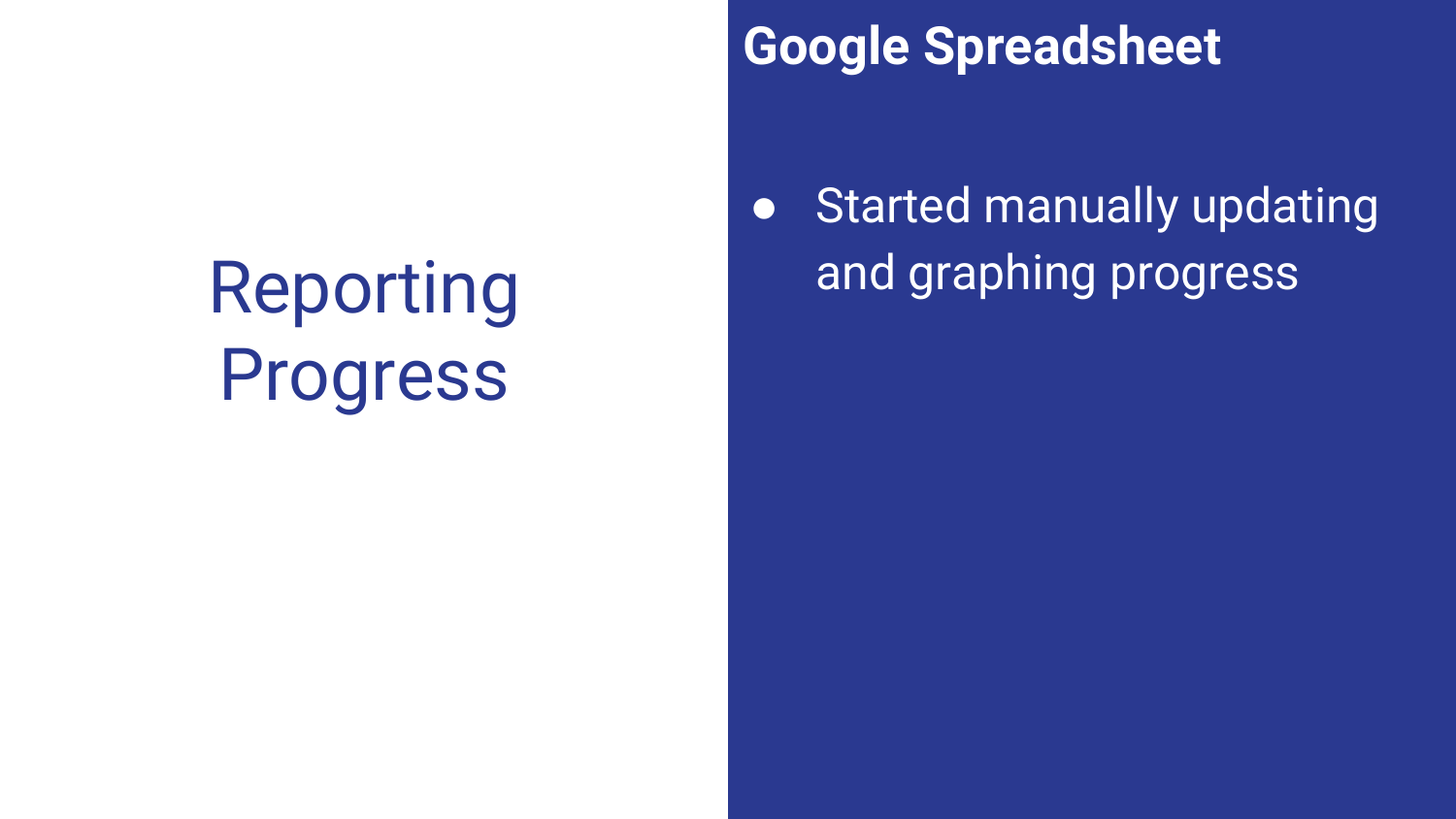| 2-Step Adoption Progress<br>55<br>囯<br>Edit View Insert Format<br>File<br>Data<br>Form Add-ons Help<br>All changes saved in Drive<br><b>Tools</b> |                                |                                    |                                                                                                          |
|---------------------------------------------------------------------------------------------------------------------------------------------------|--------------------------------|------------------------------------|----------------------------------------------------------------------------------------------------------|
|                                                                                                                                                   | ē.<br>7<br>$\sim$ $\sim$<br>\$ | % $.0$ $.00$ 123 -<br><b>Arial</b> | $\leftarrow$ - $\boxplus$ - $\boxplus$<br>$I - 5A$<br>10<br>B                                            |
| fx                                                                                                                                                | Timestamp                      |                                    |                                                                                                          |
|                                                                                                                                                   | $\overline{A}$                 | B                                  | $\overline{C}$                                                                                           |
| 1                                                                                                                                                 | Timestamp                      | Count                              | Events of the Day                                                                                        |
| $\overline{4}$                                                                                                                                    | 11/2/2016 0:00:00              |                                    | 12 Introduced at ITS General Meeting                                                                     |
| 5                                                                                                                                                 | 11/3/2016 13:00:00             | 25                                 |                                                                                                          |
| 6                                                                                                                                                 | 11/4/2016 13:00:00             | 32                                 |                                                                                                          |
| $\overline{7}$                                                                                                                                    | 11/5/2016 13:00:00             | 35                                 |                                                                                                          |
| 8                                                                                                                                                 | 11/6/2016 13:00:00             | 36                                 |                                                                                                          |
| 9                                                                                                                                                 | 11/7/2016 0:00:00              |                                    | 50 Met with Financial Services                                                                           |
| 10                                                                                                                                                | 11/8/2016 13:00:00             |                                    | Met with Financial Aid Office<br>60 Met with HR Office                                                   |
| 11                                                                                                                                                | 11/9/2016 13:00:00             |                                    | 76 Met with Facilities Services Management                                                               |
| 12                                                                                                                                                | 11/11/2016 17:13:00            |                                    | Met with Alumni/Development Office<br>201 All Campus Email Message Sent                                  |
| 13                                                                                                                                                | 11/12/2016 20:45:00            | 303                                |                                                                                                          |
| 14                                                                                                                                                | 11/13/2016 18:35:00            | 343                                |                                                                                                          |
| 15                                                                                                                                                | 11/14/2016 16:03:00            |                                    | Met with Library Staff<br>446 Met with Admissions Staff                                                  |
| 16                                                                                                                                                | 11/15/2016 17:40:00            |                                    | 530 Google 2-Step Verification Dropin Session                                                            |
| 17                                                                                                                                                | 11/16/2016 17:44:00            |                                    | 562 Staff Meeting #1                                                                                     |
| 18                                                                                                                                                | 11/17/2016 19:02:00            |                                    | Staff Meeting #2<br><b>Met with Safety Comittee</b><br>634 Messages at Login begin for Faculty and Staff |
| 19                                                                                                                                                | 11/18/2016 14:47:16            |                                    | Met with Registrar Staff<br>701 2 Google 2-Step Verification Open Sessions                               |
| 20                                                                                                                                                | 11/19/2016 19:45:00            | 729                                |                                                                                                          |
| 21                                                                                                                                                | 11/20/2016 23:15:00            | 746                                |                                                                                                          |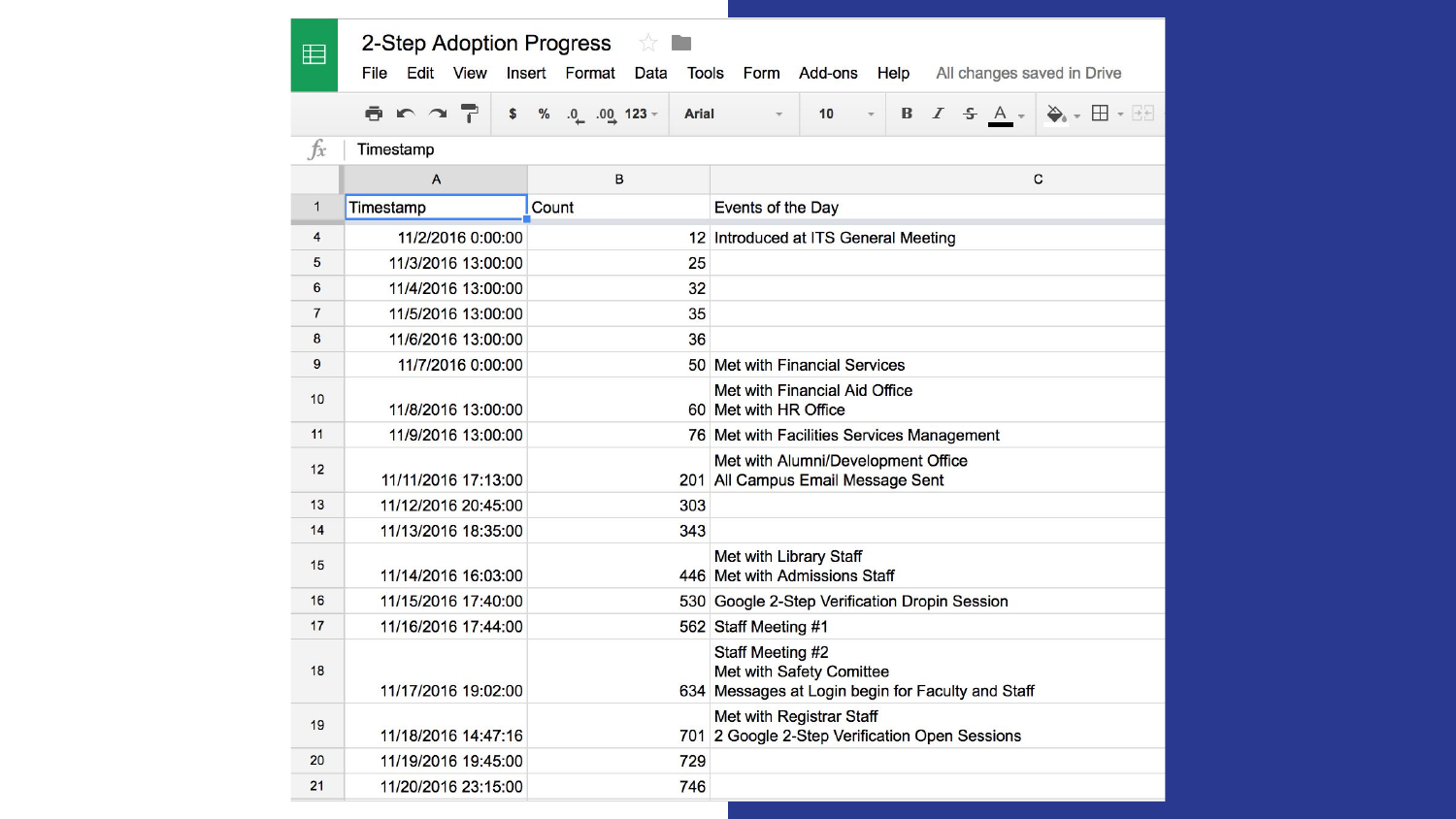# 2-Step Adoption Progress for Faculty and Staff 11/2016 - 11/2016 - 11/2017 - 11/2017 - 11/2017 - 11/2017 - 11/2017 - 11/2017 - 11/2017 - 11/2017 - 11/2017 - 1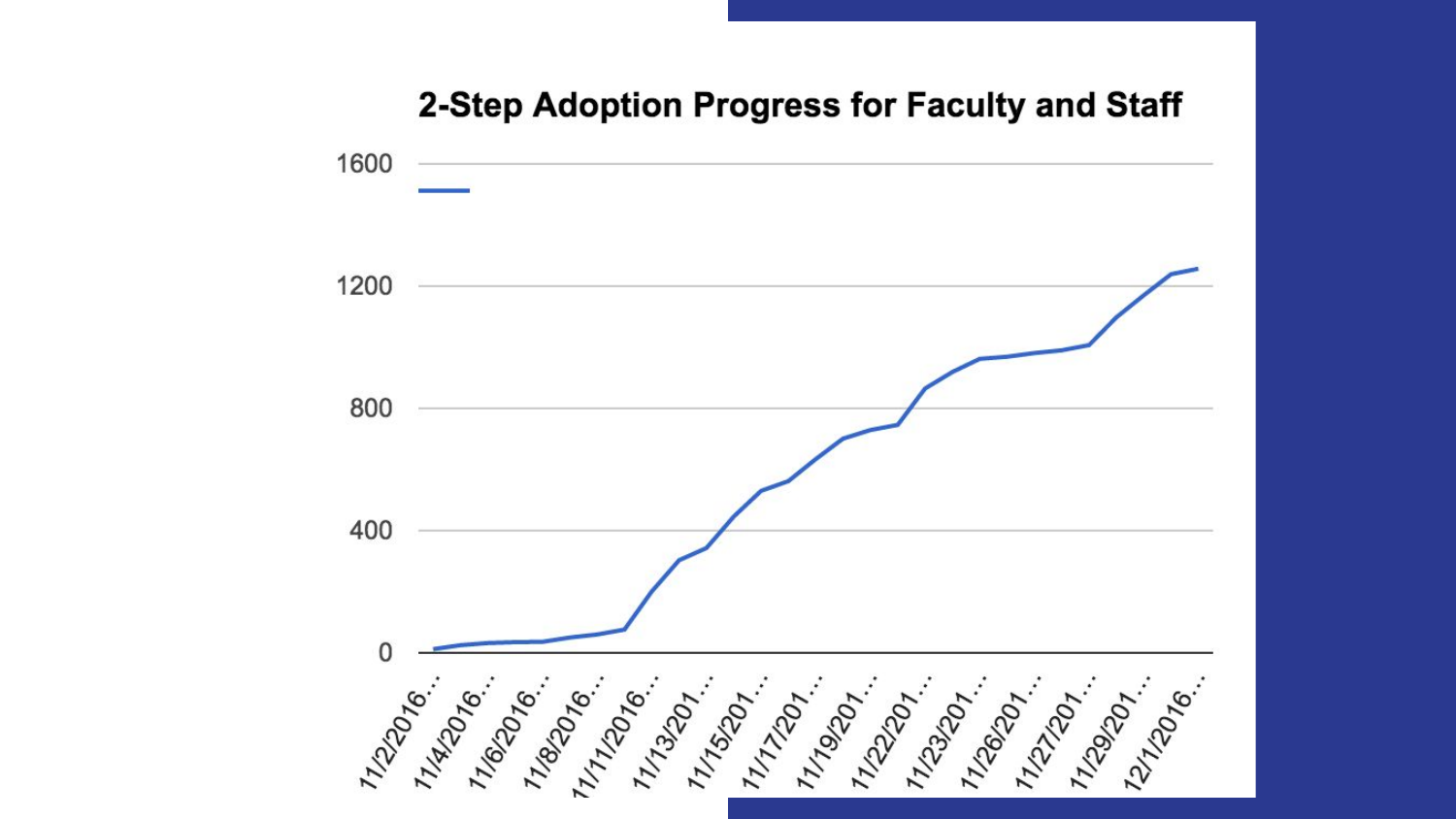# Automating

**Google Apps Manager http://git.io/gam**

- Used to move users to sub organizations
- Used to update progress in spreadsheet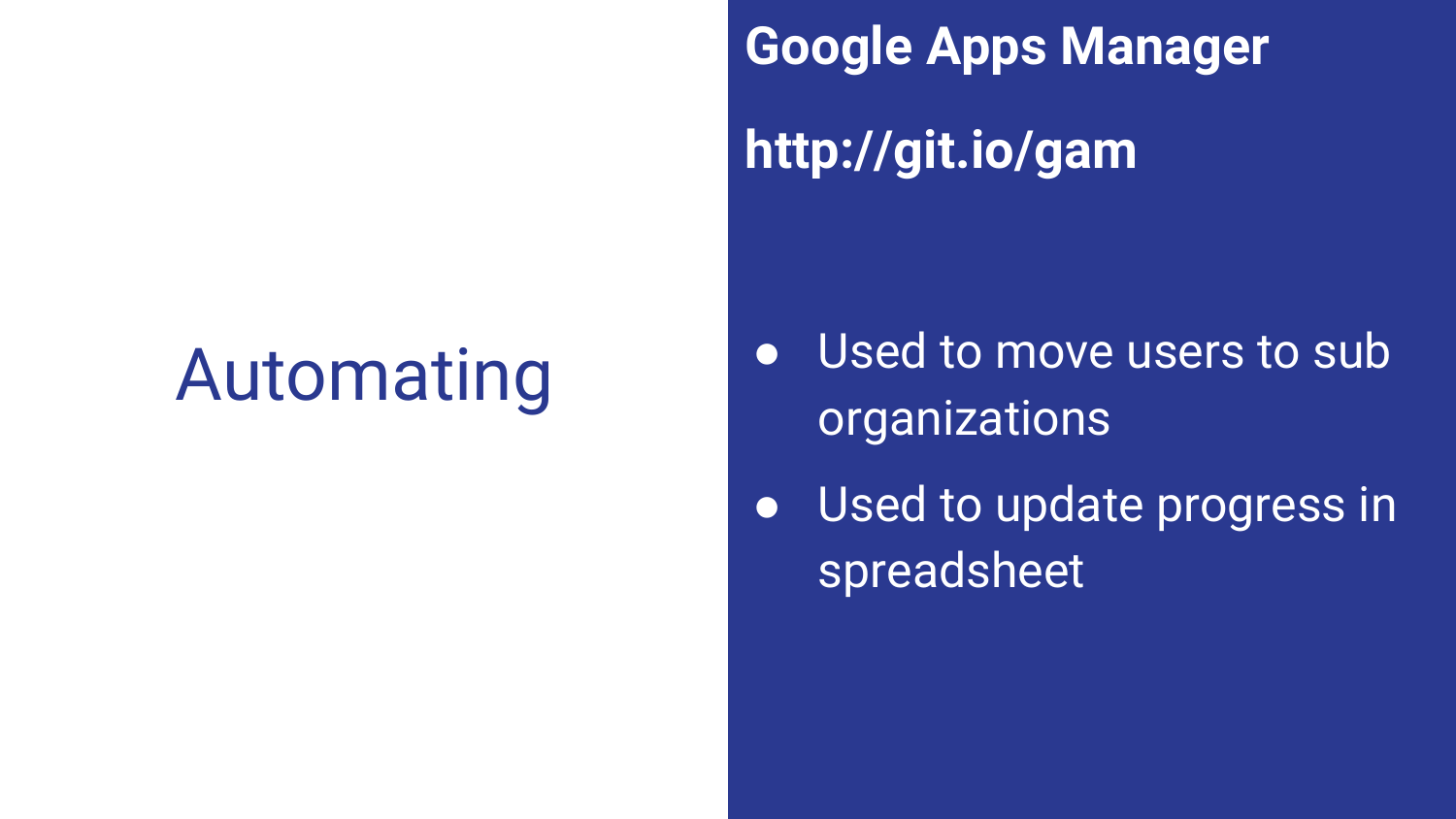# Automating

**Google Apps Manager http://git.io/gam**

- Data is 1-3 Days old
	- OK for getting a sense of progress
	- Not OK as a data source for contacting users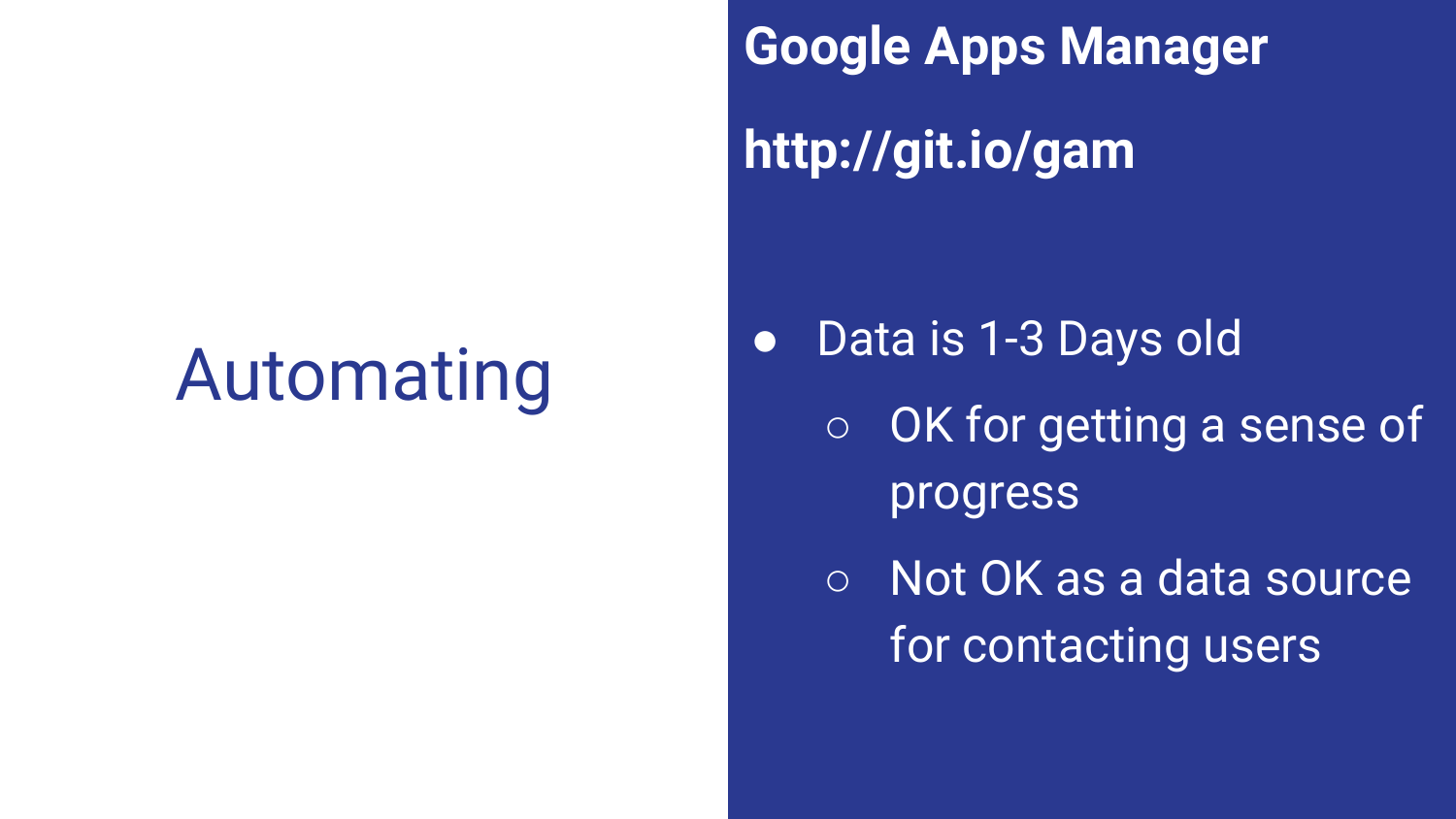#### **New Users**

● Need a method to enroll new users after enforcement

● How you'd think it should work:

New user is forced to set up 2-Step on first login as their only option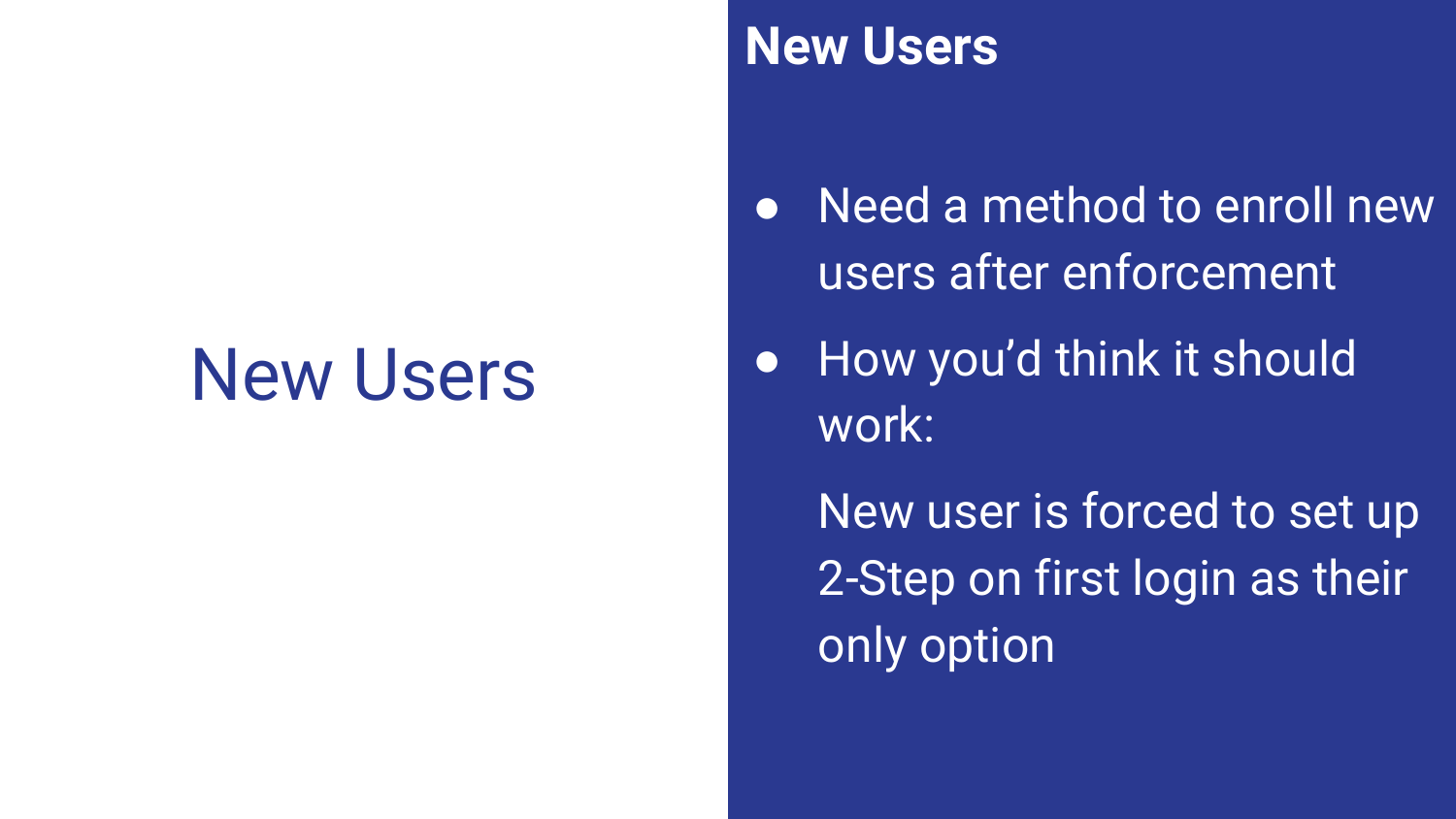#### **What Google Built**

#### Google

#### Couldn't sign you in

Your organization requires 2-Step Verification on this account.

Contact your system administrator for more information on setting it up.

Sign in with a different account

### New Users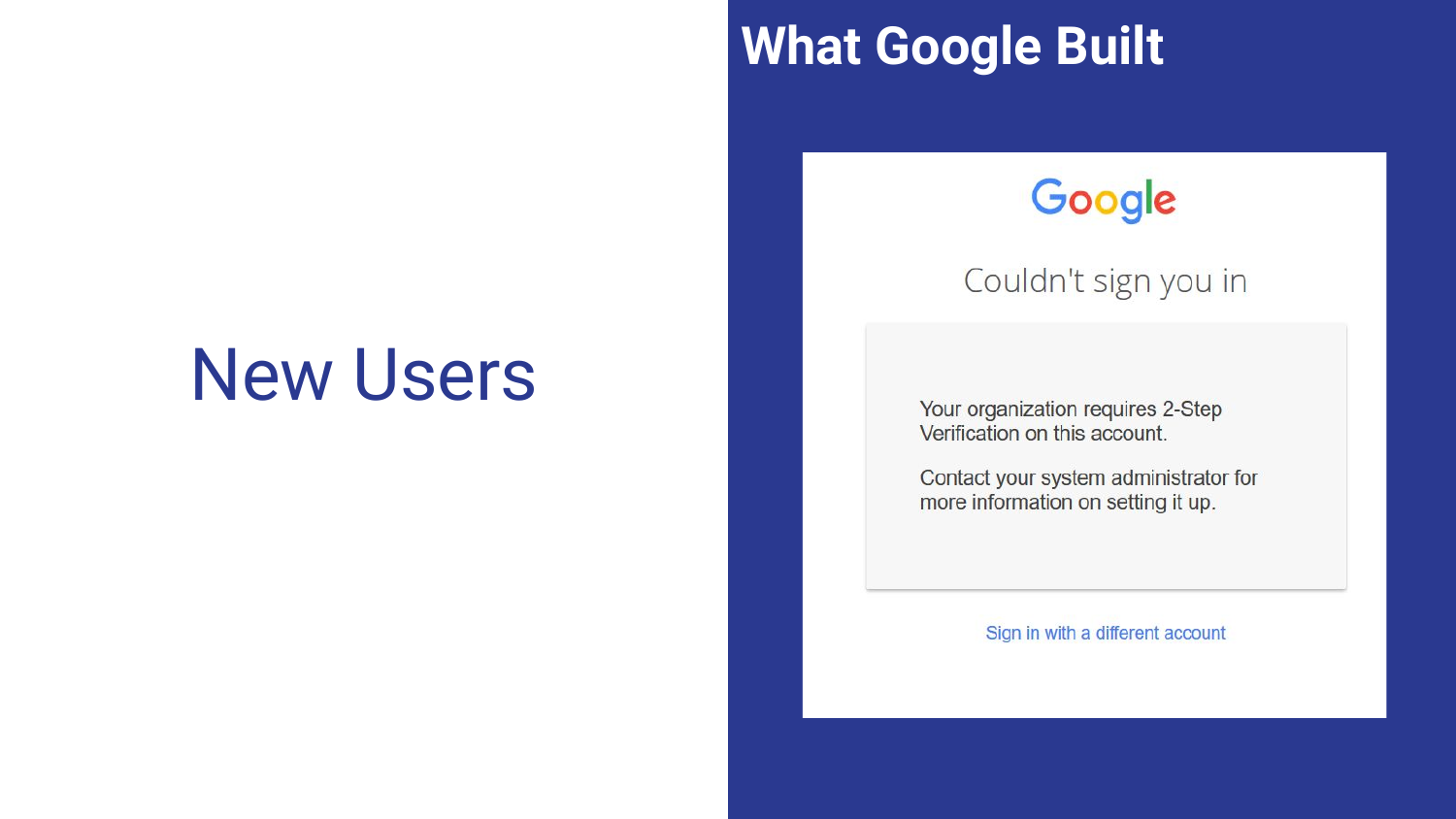#### **New Users**

- Google has accepted a feature request to force a new user to set up 2-Step on first login
- Until they deliver we need another option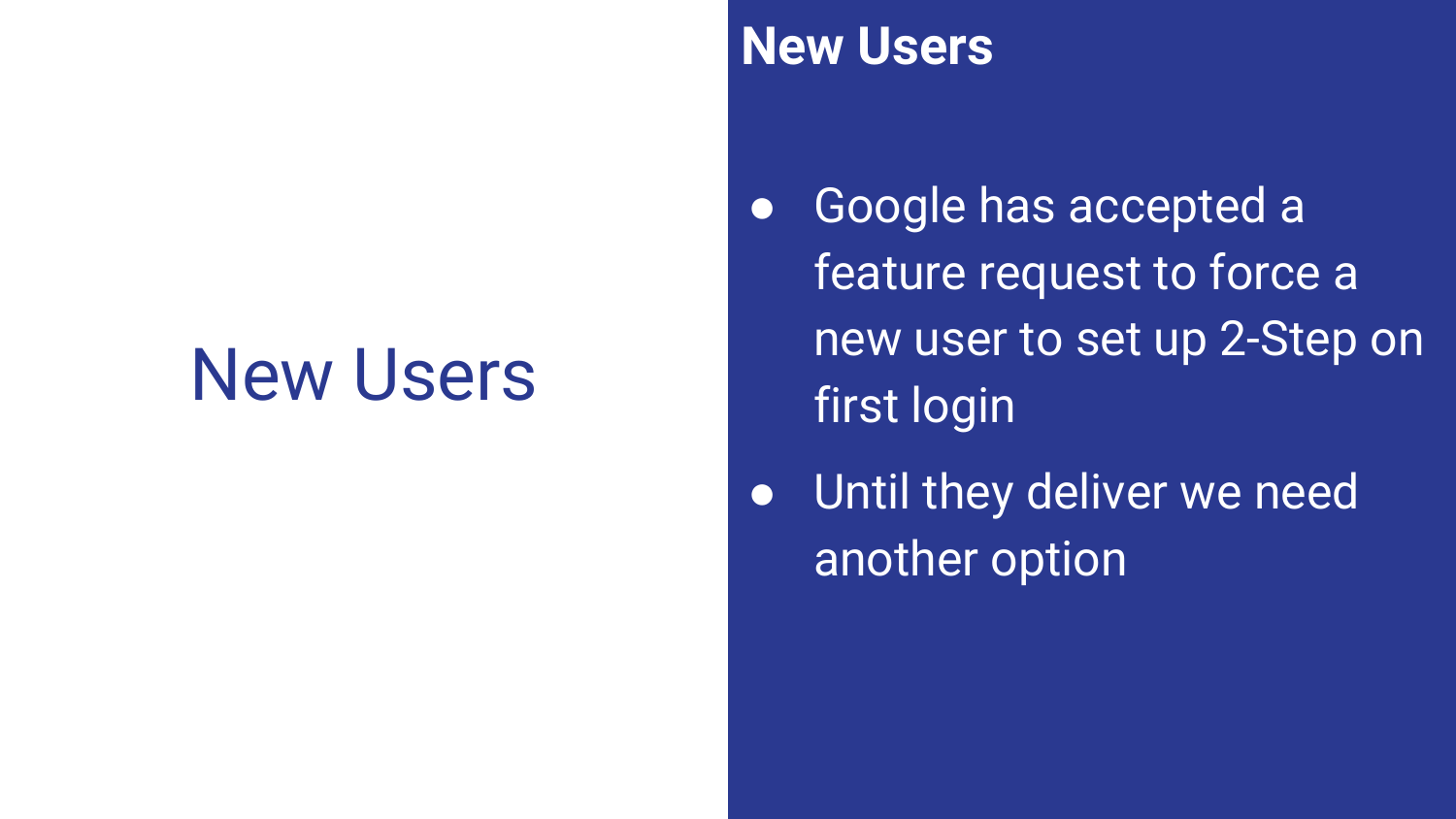#### **Option 1**

- Create users in a sub organization where 2-Step is not enforced
- Find a way to manually encourage them to turn on 2-Step
- Move users to a sub organization where 2-Step is enforced after they've enabled it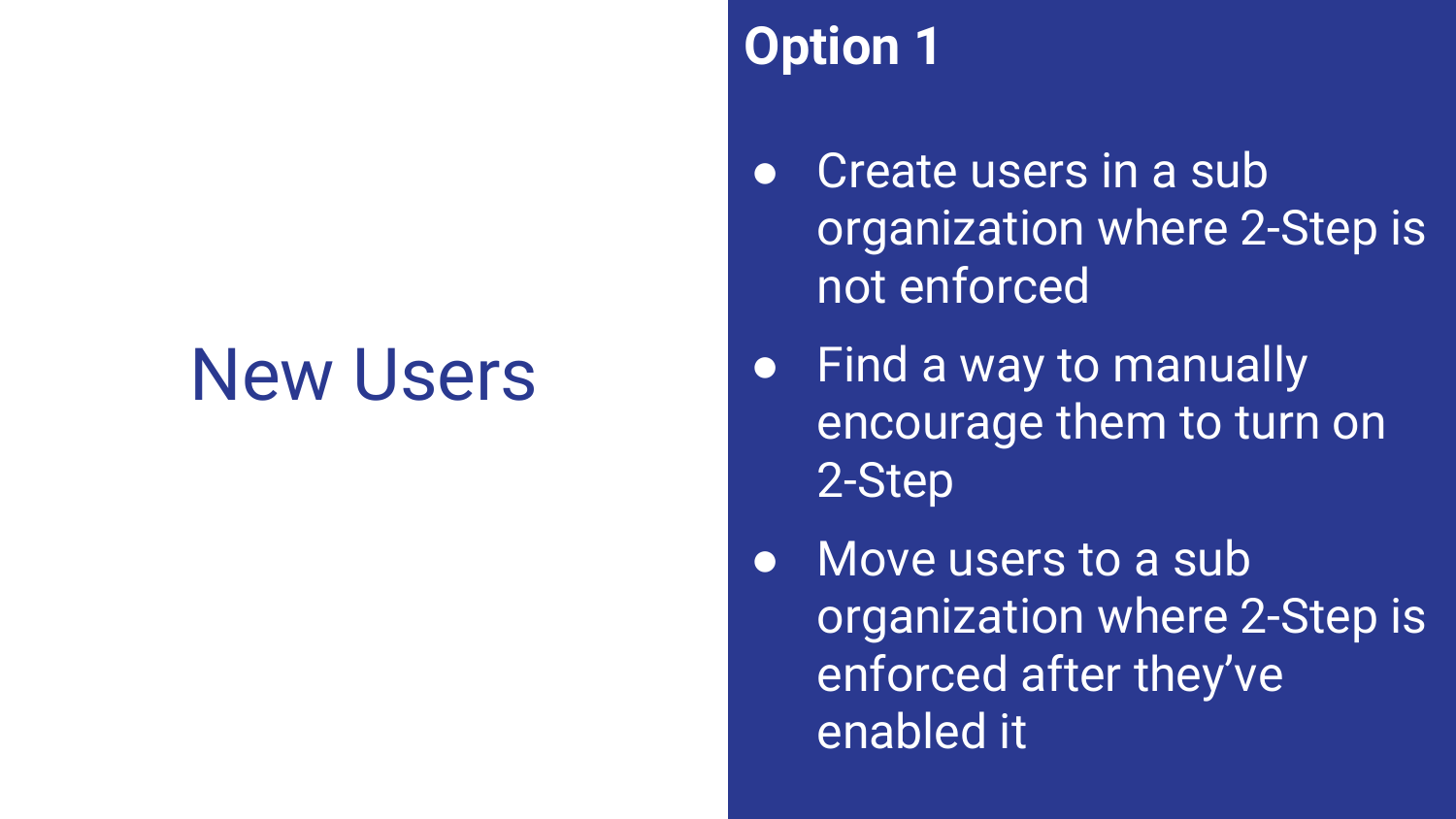#### **Option 2**

- Create users in a sub organization where 2-Step is enforced
- Use GAM to generate a backup code for user
- Provide user name, password and backup code along with instructions to enable 2-Step on first login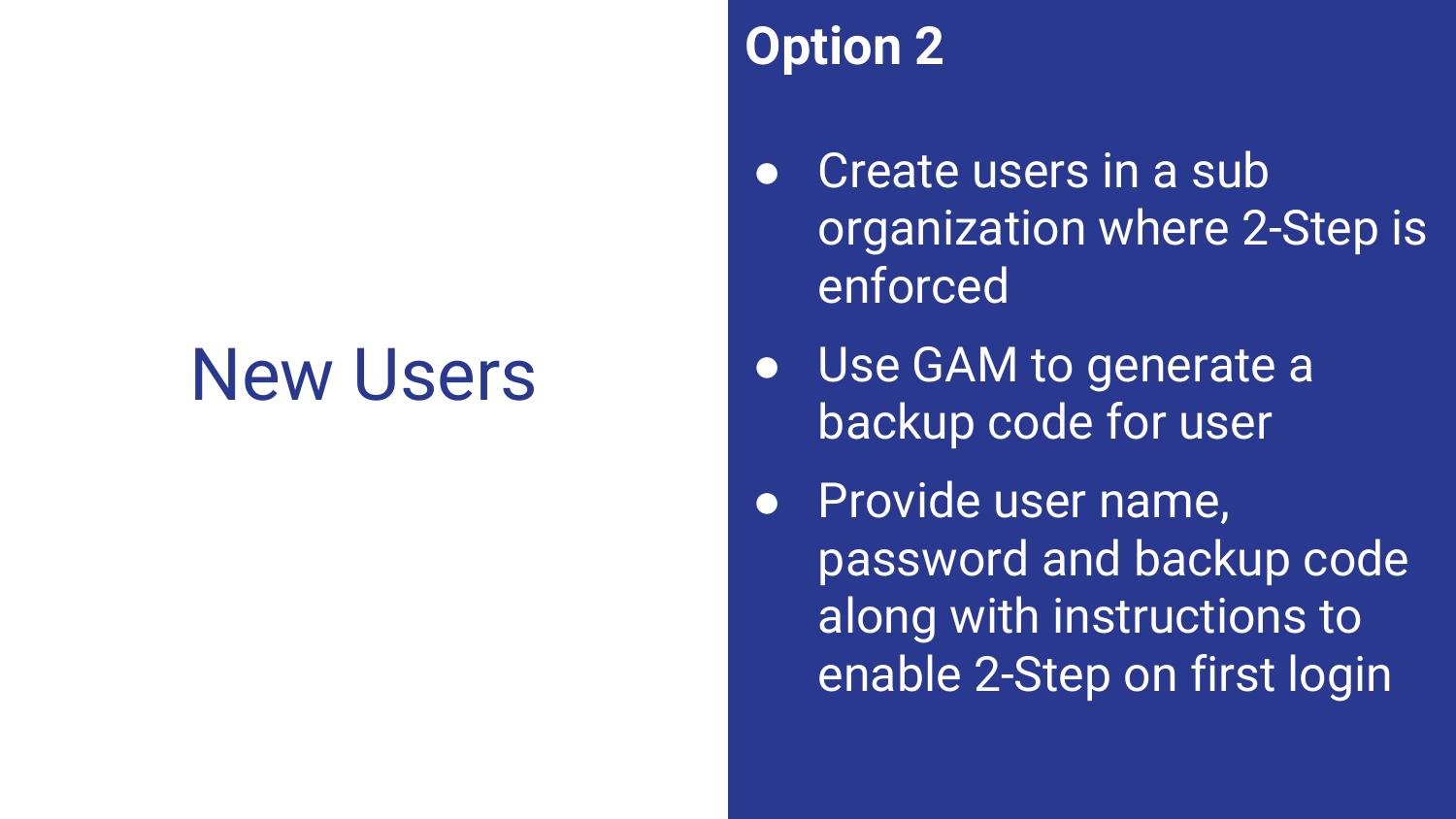#### Our Solution for Students

- **New students created in** ou=IncomingStudent which has a fall enforcement date
- Script checks for users that have enabled 2-Step and moves them to ou=Students which is past its enforcement date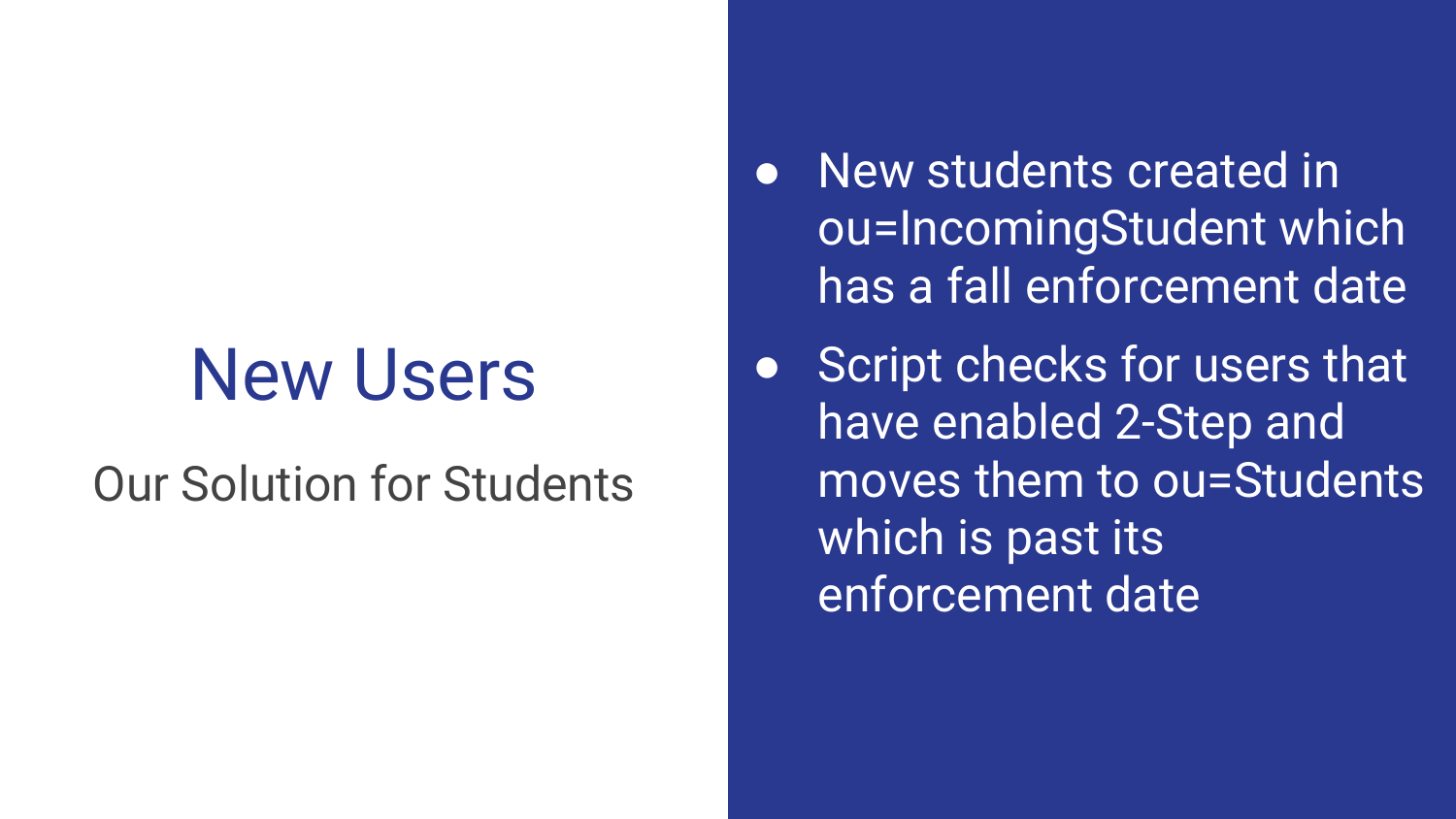#### Our Solution for Faculty/Staff

- New faculty/staff created in ou=/ which doesn't have an enforcement date
- Staff manually contact new faculty/staff and talk to them about enabling 2-Step once enabled, the users are manually moved to ou=Faculty or ou=Staff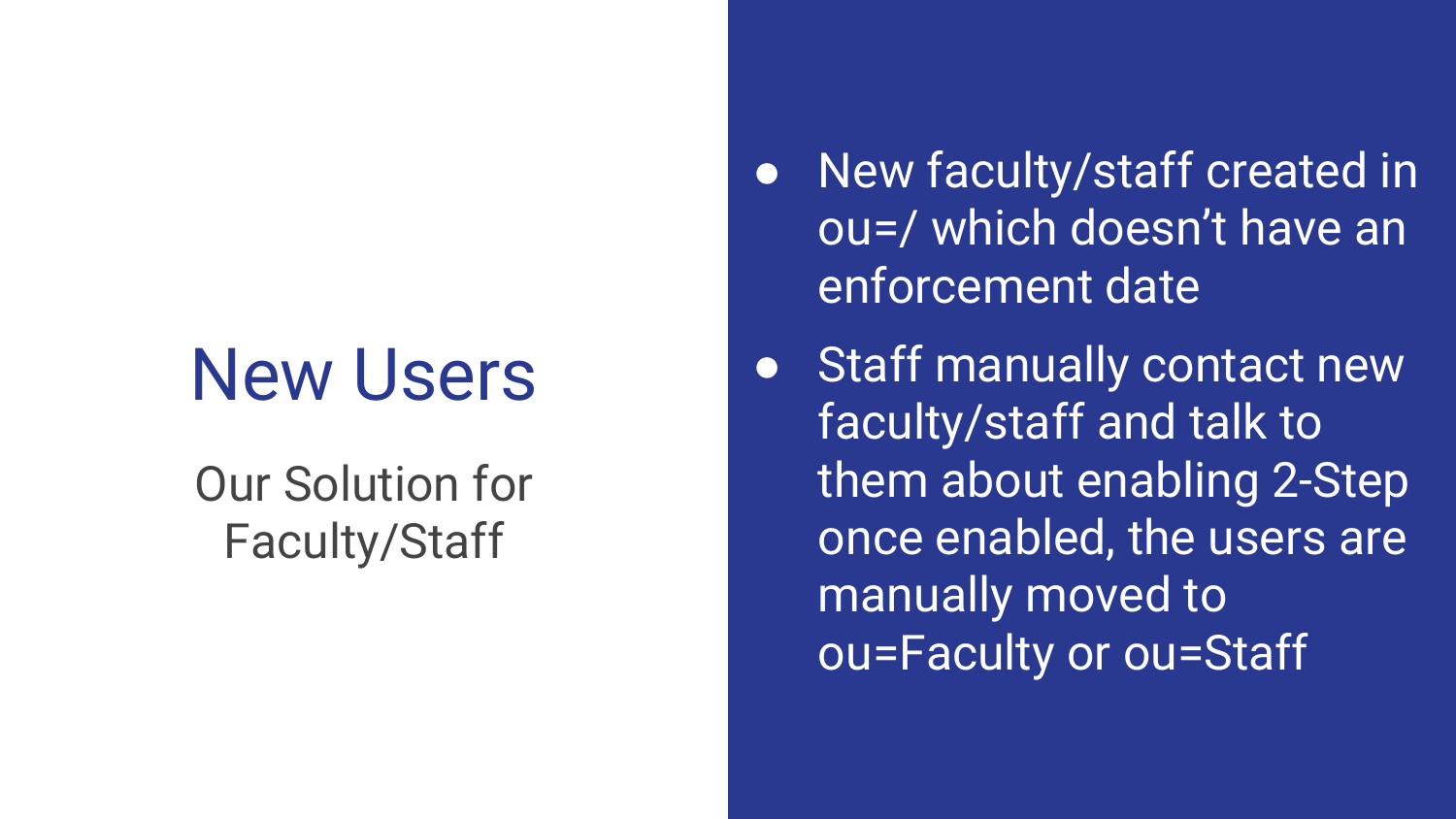### Success!!

#### **Current Status**

- **Faculty DONE**
- Staff DONE
- ★ Emerita DONE
	- **Offices DONE**
	- Students DONE
- ★ Student Orgs DONE
	- Alumni DONE-ish
	- New Stu/Fac/Stf DONE-ish